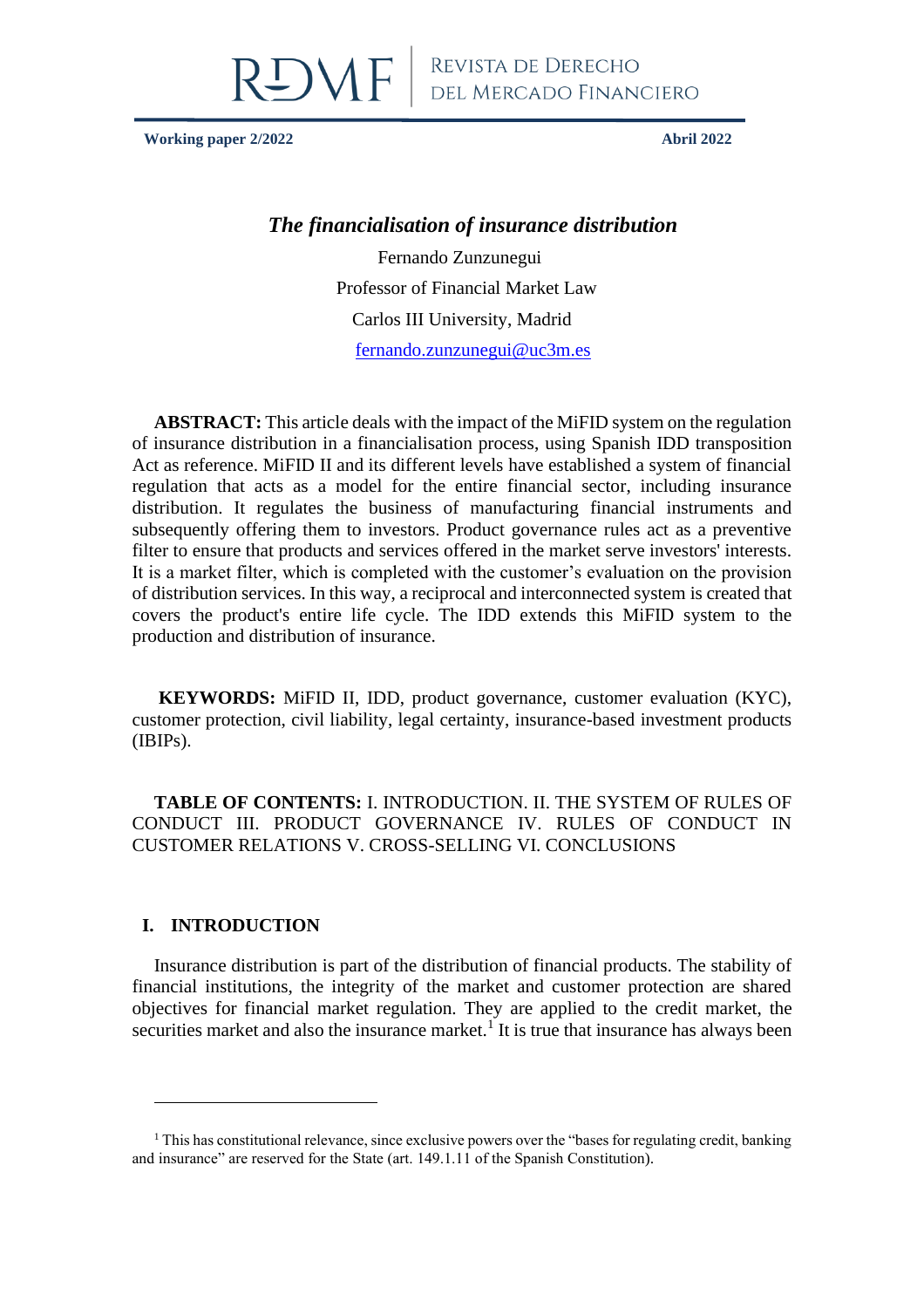the absent guest in financial regulation. In fact, treatment of it has been kept separate.<sup>2</sup> However, the existence of risks common to the rest of financial products and services makes it advisable to extend the system of transparency and customer protection to insurance.<sup>3</sup> Technological innovation with the use of financial applications through online platforms creates business models that combine different financial products, including insurance. Convergence of the rules for financial distribution makes it easier for new financial services platforms to enter the market.

In the European Union, the regulation of the securities market has led the way in financial regulation, in particular in relation to the distribution or marketing of financial products. In this area, the first regulation concerning the financial market was the Commission Recommendation of 25 July 1977 concerning a European code of conduct relating to transactions in transferable securities, which was an essential element in creating a "common market". Good conduct was thus given priority over prudential aspects connected to the stability of intermediaries. As stated in the explanatory memorandum of this recommendation, the ethical approach has been given priority over the legislative approach. It includes a duty to refrain from any conduct that may hinder the proper functioning of the market. The financial market, which involves goods based on trust, relies on good conduct by the intermediaries<sup>4</sup>. These solid foundations were developed somewhat timidly in the ISD.<sup>5</sup> They were then developed in greater detail in MiFID I,<sup>6</sup> and more completely in MiFID II,<sup>7</sup> which includes product governance in the

<sup>5</sup> Council Directive 93/22/EEC of 10 May 1993 on investment services in the securities field, article 11 of which concerns "rules of conduct".

<sup>6</sup> Directive 2004/39/EC of the European Parliament and of the Council of 21 April 2004 on markets in financial instruments, a section of which, articles 19 to 24, concerns rules of conduct to ensure investor protection.

<sup>&</sup>lt;sup>2</sup> The existence of laws on insurance contracts in Member States has hindered the creation of European regulations. See Herman COUSY, "Le secteur des assurances sera-t-il mifidisé?", *Tijdschrift voor Verzekeringen/Bulletin des Assurances*, 2009, vol. 89, no 3, page 245.

<sup>&</sup>lt;sup>3</sup> It is part of the process of "despecialisation", which began in the credit market with the creation of banking and insurance institutions that integrated prudential control processes, according to Herman COUSY, "Le secteur des assurances sera-t-il mifidisé?", *Tijdschrift voor Verzekeringen/Bulletin des Assurances*, 2009, vol. 89, no 3, page 245.

<sup>4</sup> "Credence goods" in the terms used in economic literature, from the seminal work by G. A. Akerlof, "The market for lemons: Quality uncertainty and the market mechanism", *The Quarterly Journal of Economics*, volume 84, issue 3, pages 488-500. Financial products consist of promises that cannot be assessed by the customers acquiring them, who have to trust in the professional offering them. This notion is accepted in legal doctrine. For all of these, see John ARMOUR, Dan AWREY, Paul DAVIES, Luca ENRIQUES, Jeffrey N. GORDON, Colin MAYER, and Jennifer PAYNE, *Principles of Financial Regulation*, 2016, according to whom: "Financial products and services frequently fall into the credence category because there are no reliable benchmarks against which to evaluate performance" (page 57).

<sup>7</sup> Directive 2014/65/EU of 15 May 2014 on markets in financial instruments, which expands the section concerning provisions to ensure investor protection, articles 24 to 30, including product governance among the organisational requirements (article 16).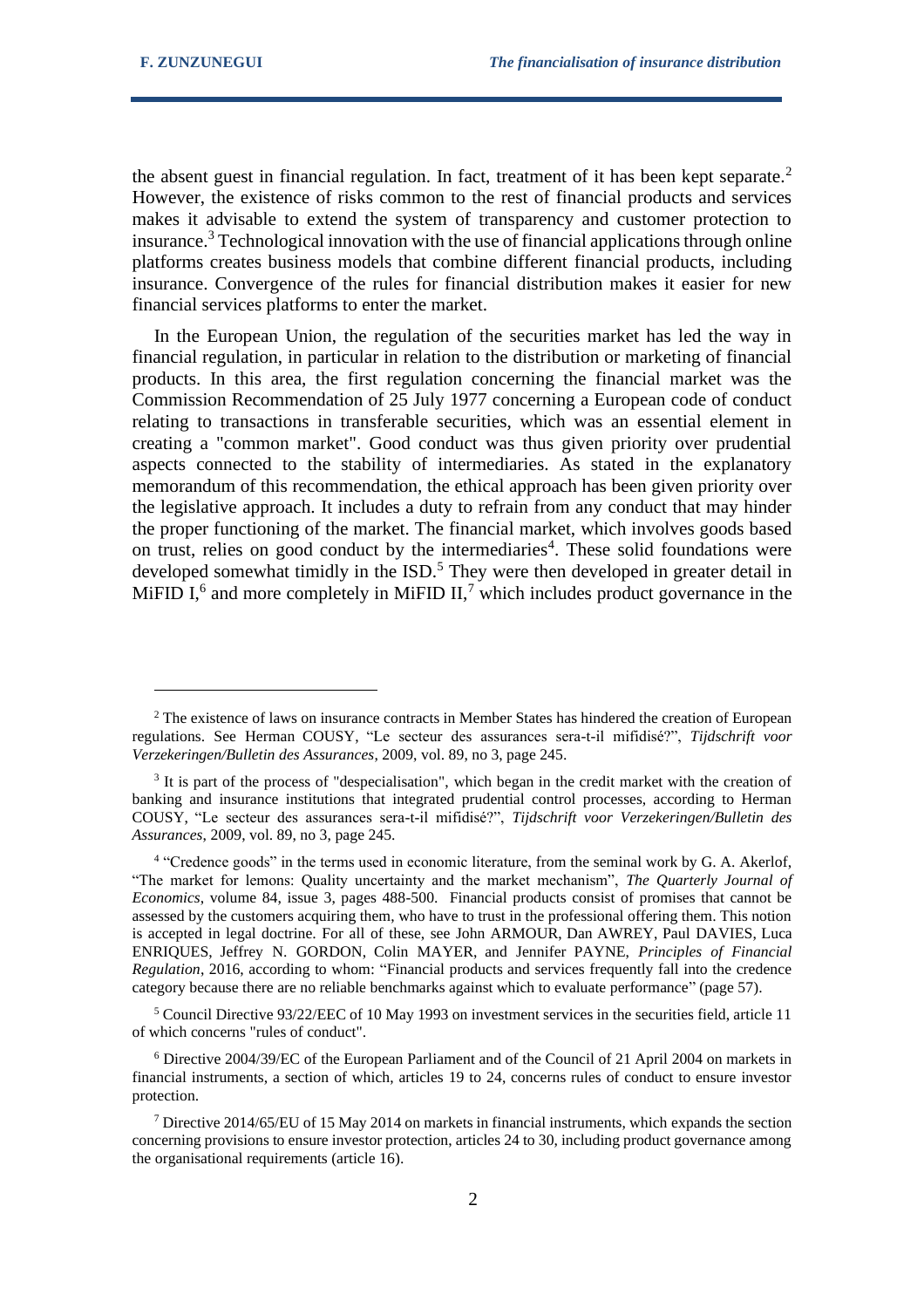rules of conduct in order to ensure that investment products and services meet customers' needs.<sup>8</sup>

In the field of insurance, Directive 2002/92/EC of 9 December 2002 on insurance mediation devoted a couple of articles to the obligation to inform, without providing details of the rules of conduct that already applied to investment services.<sup>9</sup> It was a minimum harmonisation directive that allowed Member States to adopt stricter customer protection rules.<sup>10</sup> One important novelty arrived with Directive 2009/138/EC of 25 November 2009, known as "Solvency II", which placed an obligation on insurance companies to have an "effective system of governance which provides for sound and prudent management of the business", but did not go as far as to include rules of conduct or transparency in relation to the customer, nor did it address the necessary governance of insurance as a financial product.<sup>11</sup> It was Directive 2016/97 of 20 January 2016 on Insurance Distribution (referred to below as the IDD), which incorporated the MiFID into insurance with the appropriate adaptations.<sup>12</sup> The IDD "MiFIDises" or "financialises" insurance, which is now regulated as what it is: a financial product.<sup>13</sup> For this reason, it

 $10$  The Spanish regulation transposing the directive, and its subsequent reforms, merely transposed the directive without adding additional rules of conduct to keep protection of the insured in step with investor protection. Directive 2002/92/EC was incorporated into domestic law by the Private Insurance and Reinsurance Mediation Act 26/2006 of 17 July [*Ley 26/2006, de 17 de julio, de mediación de seguros y reaseguros privados*]. This act has been criticised for its lack of technique and for being too receptive to certain industry demands. See Juan BATALLER GRAU, "La incesante reforma del derecho del seguro ¿último acto?", *Comentarios a la Ley de Mediación de Seguros y Reaseguros Privados*, coord. by Vicente CUÑAT EDO and Juan BATALLER GRAU, 2007, pages 77-81. Beforehand, the Private Insurance Mediation Act 9/1992 of 30 April [*Ley 9/1992, de 30 de abril, de mediación de seguros privados*] was passed to "bring the regulations concerning insurance distribution up to the same level of development as the supervision of institutions" (section 2 of the preamble). It is limited to regulating mediation through agents or brokers; other distribution channels are given freedom of action.

<sup>11</sup> See art. 41.

 $12$  This follows the path marked out by paragraph 87 of MiFID II, according to which rules of business conduct for insurance-based investment products should be established in the ongoing review of Directive 2002/92/EC in order to "ensure a consistent regulatory approach concerning the distribution of different financial products which satisfy similar investor needs and therefore raise comparable investor protection challenges." Although this path was marked out for insurance-based investment products, such as unitlinked products, the IDD extends its scope to all kinds of insurance, albeit with enhanced protection for insurance-based investment products. Concerning the nature of unit-linked products see Alberto Javier TAPIA HERMIDA, "Noción del seguro de vida unit-linked", *Revista española de seguros: Publicación doctrinal de Derecho y Economía de los Seguros privados*, 2018, no. 176, pages 477-506, who highlights their "specific regulatory problems" (page 483).

<sup>13</sup> See Herman COUSY, "Le secteur des assurances sera-t-il mifidisé?", *Tijdschrift voor Verzekeringen/Bulletin des Assurances*, 2009, vol. 89, no 3, pages 245-254; MARANO, PIERPAOLO, "La "mifidización": el atardecer de los seguros de vida en la normativa europea sobre seguros", *Revista española de seguros: Publicación doctrinal de Derecho y Economía de los Seguros privados*, 2017, no. 171, page 415-432. Also, Veerle COLAERT, "21.- Mifid II in relation to other investor protection regulation: picking up the crumbs of a piecemeal approach", in D. BUSCH and G. FERRARINI (dir),

<sup>8</sup> See Veerle COLAERT, "Product Governance: Paternalism Outsourced to Financial Institutions?", 2019, available at SSRN 3455413, who proposes amending the product governance system to overcome its excessive paternalism.

<sup>9</sup> See article 12 regarding the contents, and article 13 concerning the form, of the duty to inform.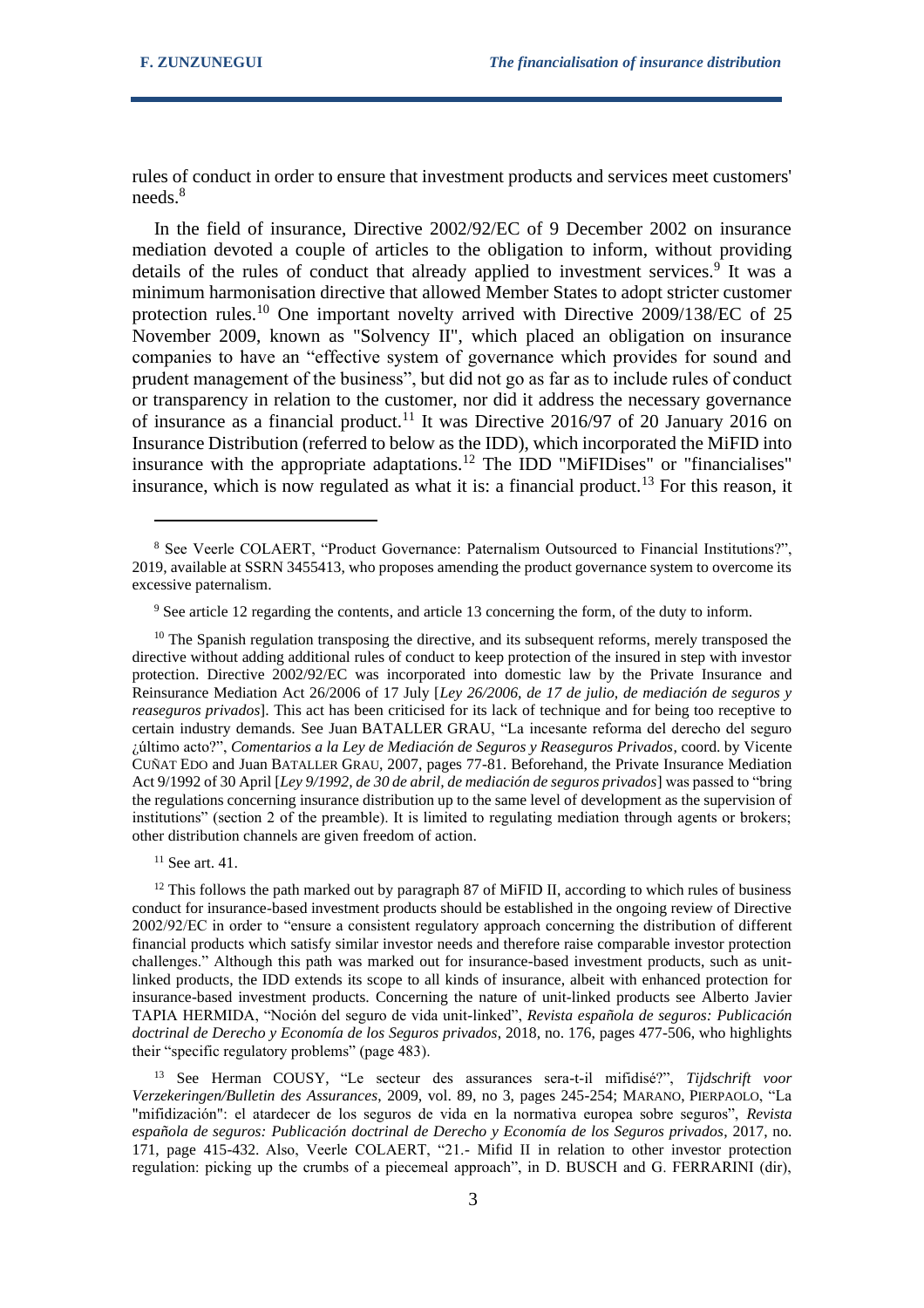is worth analysing the new insurance distribution regulation from the perspective of the experience and doctrine of the MiFID system, as well as ESMA's and the EBA's supervisory experience, set out in the form of criteria and guidelines that are of great importance in understanding the new legal framework.

Due to the influx of credit market regulations in response to the 2008 financial crisis, priority has been given to solvency as a main objective of financial regulation. However, protecting the solvency of intermediaries does not ensure proper functioning of the market by itself. It is necessary to combine it with good conduct by intermediaries. They must comply with the rules of conduct, information transparency and suitability for the customer profile, rounded off with product governance, a filter that is intended to ensure that the products marketed meet customers' needs. In an initial stage, customer protection is based on transparency. The efficient market doctrine prevails, according to which the asymmetry between the customer and the intermediary may be overcome with adequate information, such that an informed customer may make an informed decision. Various studies have shown that, in complex markets such as the financial market, provision of information does not guarantee correct decision-making. There are behavioural biases and a lack of understanding, especially among retail customers.<sup>14</sup> While transparency is important, it is not sufficient to guarantee investor protection and proper functioning of the market. Retail customers lack the knowledge and skills to assess financial risks. Thus, transparency rules must be supplemented with rules concerning the suitability of products for customers' needs. This system, completed and consolidated with MiFID II, has served as inspiration for the credit market  $(MCD)$ ,<sup>15</sup> including payment services  $(PSD2)^{16}$  and insurance distribution (IDD). Here we will deal with its impact on the regulation of insurance distribution.

As with the regulation of the securities market, a distinction is made in insurance regulation between the products and their supply in the market. The creation of financial products, including insurance products, is not restricted. The notion and system applicable to financial products, at least the most common ones, is set out in codes or in special regulations. Thus, under Spanish law the nature and system for shares and bonds, the main financial instruments traded on stock exchanges, is set out in the Companies

https://www.cnmv.es/DocPortal/Publicaciones/Guias/Psicologia\_economica\_para\_inversores.pdf

*Regulation of the EU Financial Markets: MiFID II and MiFIR ,* Oxford University Press, 2017, according to whom: "Even though an attempt has been made to level the legislative playing field with respect to conduct of business rules in the MiFID II and the IDD Level 1 directives, the danger of divergent interpretations and application at Levels 2 and 3 is real."

<sup>14</sup> Concerning behavioural biases, see the magnificent *Guía de la CNMV sobre Psicología económica para inversores*, [Spanish Securities and Exchange Commission's Guide to Economic Psychology for Investors] at:  $\overline{a}$  at:  $\overline{a}$  at:  $\overline{a}$  at:  $\overline{a}$  at:  $\overline{a}$  at:  $\overline{a}$ 

<sup>&</sup>lt;sup>15</sup> Directive 2014/17/EU of 4 February 2014 on credit agreements concluded with consumers for residential property, which was partially transposed by the Real Estate Credit Contracts Regulation Act 5/2019 of 15 March [*Ley 5/2019, de 15 de marzo, reguladora de los contratos de crédito inmobiliario*].

<sup>&</sup>lt;sup>16</sup> Directive (EU) 2015/2366 of 25 November 2015 on payment services in the internal market, which was partially transposed by Royal Decree-Law 19/2018 of 23 November on payment services and other urgent financial measures [*Real Decreto-ley 19/2018, de 23 de noviembre, de servicios de pago y otras medidas urgentes en materia financiera*].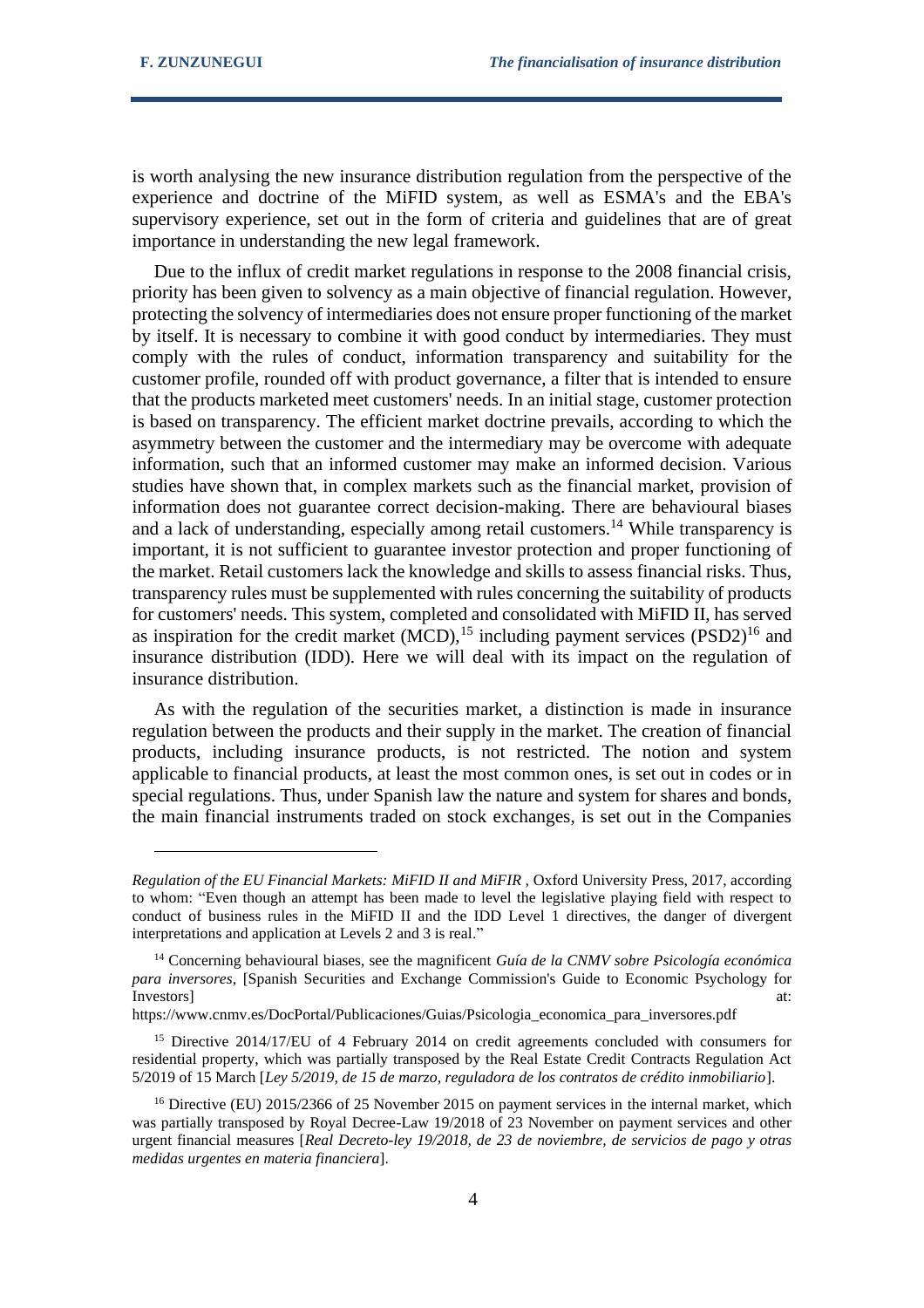Act.<sup>17</sup> In the same way, insurance, as a product subject to contracting, is regulated by the Insurance Contract Act 50/1980 of 8 October.<sup>18</sup> The relevant aspect from the point of view of financial regulation is how the product is put on the market and subsequently traded. This seeks to achieve an effective allocation of savings to productive investment, either directly through stock exchanges or indirectly, as allowed by insurance.

In short, the material purpose of regulating financial distribution is insurance as a financial product,<sup>19</sup> the nature and framework for which is set out in the Insurance Contract Act. In turn, the main objective of regulation and supervision of the industry "is adequate protection of policyholders and insurance beneficiaries".<sup>20</sup> It is a sectoral regulation that seeks to ensure that the offer of insurance in the market meets the needs of the customers for which it is intended. In order to achieve this objective, product governance is established as a preliminary filter, and rules are issued for intermediaries, irrespective of whether they are directly sold by the producer or distributed through third parties.<sup>21</sup>

### **II. THE SYSTEM OF CONDUCT OF BUSINESS RULES**

The conduct of business rules for insurance distributors are aimed at protecting customers, in particular those that have the status of consumers. However, they also protect the proper functioning of the market. They have a dual objective, protection and efficiency, which we must always bear in mind. They are not contractual rules or mere codes of ethics.

Conduct of business rules are not merely ethical rules. They have autonomy and are a source of law. In contrast, codes of ethics are self-regulation initiatives imposed by the profession that are not regulatory in nature. Rules of conduct are administrative rules of economic public order, breach of which gives rise to punishable administrative offences.

<sup>&</sup>lt;sup>17</sup> See Royal Legislative Decree 1/2010 of 2 July, approving the Consolidated Text of the Companies Act [*Real Decreto Legislativo 1/2010, de 2 de julio, por el que se aprueba el texto refundido de la Ley de Sociedades de Capital*].

<sup>&</sup>lt;sup>18</sup> *Ley 50/1980, de 8 de octubre, de Contrato de Seguro.* This law "neglects to regulate the contractual process" according to Francisco SOLA FERNÁNDEZ, *El proceso precontractual en el contrato de seguro: nuevo marco jurídico*, Fundación Mapfre, 2017, page 33.

<sup>19</sup> See the interesting reflections by VEIGA COPO, A.B., *Productos financieros y seguro*, Madrid, 2020, who considers that we are witnessing a "[g]rowing complexity, sophistication, combinations or mergers of linked products and blends that combine financial products from markets as heterogeneous as banking, the stock market and insurance" (page 105).

<sup>&</sup>lt;sup>20</sup> Paragraph 16 of the preamble of Directive 2009/138/EC (Solvency II).

<sup>&</sup>lt;sup>21</sup> This is a novelty compared with the Private Insurance Regulation and Supervision Act, which does not include rules of conduct and does not even mention conflicts of interest. See Francisco SOLA FERNÁNDEZ, *El proceso precontractual en el contrato de seguro: nuevo marco jurídico*, Fundación Mapfre, 2017, pages 27 and 28.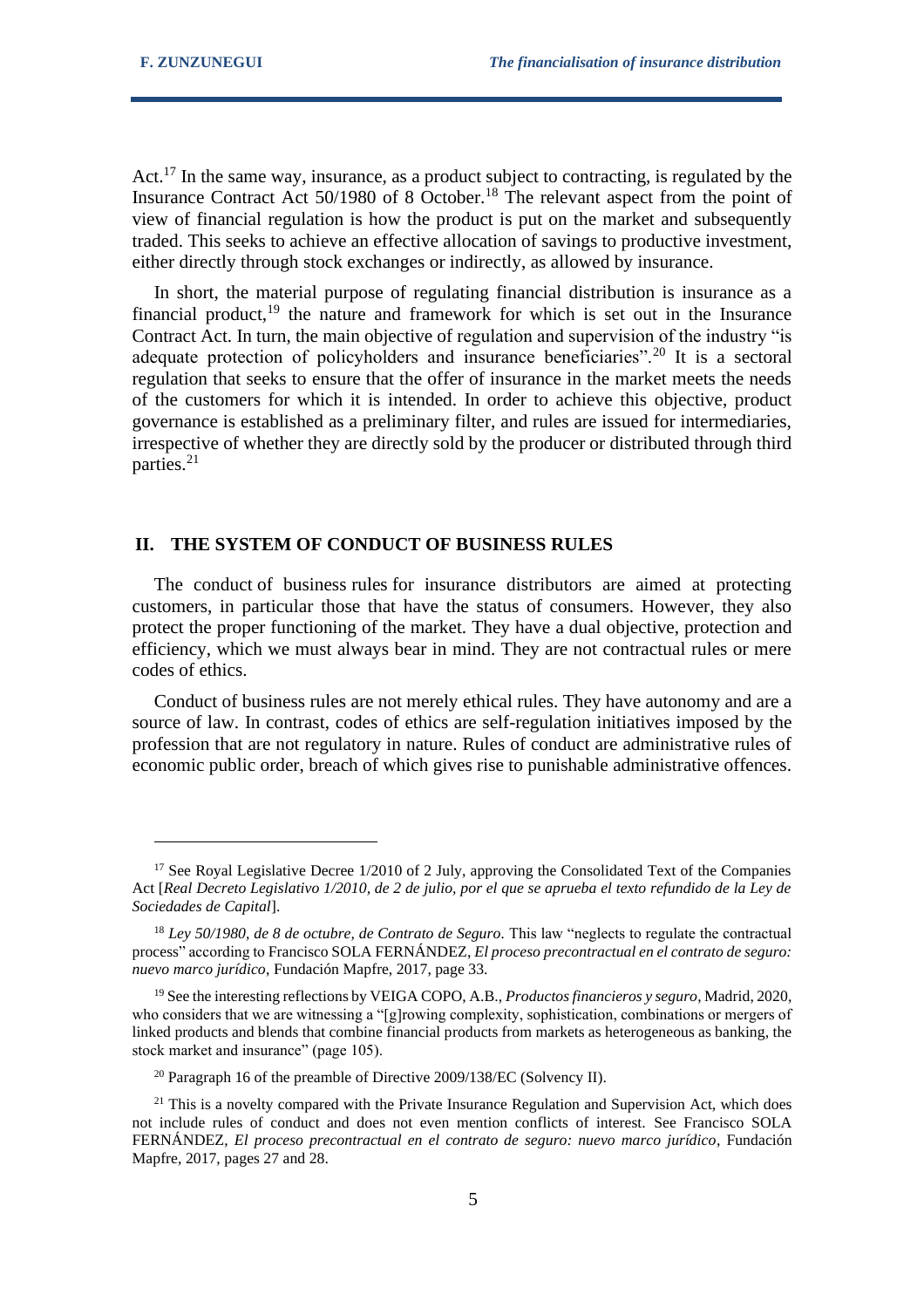They establish and specify the good faith and contractual diligence of the distributor. They therefore have contractual relevance.<sup>22</sup>

The Insurance Contract Act (*Ley de Contrato de Seguro* - LCS) and the conduct of business rules in the IDD, which was transposed into domestic law by Royal Decree-Law 3/2020 of 4 February (*Real Decreto-ley 3/2020, de 4 de febrero* — referred to below as "RDLey  $3/2020$ "),<sup>23</sup> do not always take the same approach. The LCS includes a duty on the insured to inform the customer, whether the policyholder or the insured, so he/she may assess the risk. The main flow of information is from the customer to the insurer. In principle, it is the customer who best knows the risk being insured. However, the conduct of business rules are based on a duty to know your customers in order to offer them products suited to their profile, having warned them of the risks. The distributor has a duty to propose suitable products and inform the customer. The LCS determines the contents of the contract, the parties' rights and obligations, in order to provide greater certainty in practising the profession, while the purpose of the conduct of business rules is to protect the customer. These different perspectives in one regulation and the other do not fit easily together.<sup>24</sup> Hence the argument that insurance is unique and incompatible with conduct of business rules from the field of investment services.

A section of RDLey 3/2020 is devoted to conduct of business rules. It distinguishes between general principles and specific rules, dealing with the duties of information, prevention of conflicts of interest and customer evaluation, as well as methods of conveying information. It also includes, in separate subsections, an article on crossselling of insurance with other products or services,  $2<sup>5</sup>$  and another on product governance. It sets out the principles but also the details of the information to be provided and the means to employ in conveying it. In contrast to the option chosen to transpose the directives on other financial sectors,  $26$  which use the act for the principles and aspects

<sup>22</sup> In commentaries on the Mediation Act [*Ley de mediación*] of 2006, the best doctrine already highlighted that "the core [of mediation] is private law", criticising the lack of regulation of the *ius privatista.* See Juan BATALLER GRAU, "La incesante reforma del derecho del seguro ¿último acto?", Comentarios a la Ley de Mediación de Seguros y Reaseguros Privados, coord. by Vicente CUÑAT EDO and Juan BATALLER GRAU, 2007, pages 79 and 80.

<sup>&</sup>lt;sup>23</sup> Royal Decree-Law 3/2020 of 4 February on urgent measures incorporating into the Spanish legal system various directives of the European Union in the field of public procurement in certain sectors; private insurance; pension funds and plans; tax matters and tax litigation [*Real Decreto-ley 3/2020, de 4 de febrero, de medidas urgentes por el que se incorporan al ordenamiento jurídico español diversas directives de la Unión Europea en el ámbito de la contratación pública en determinados sectores; de seguros privados; de planes y fondos de pensiones; del ámbito tributario y de litigios fiscales*].

<sup>&</sup>lt;sup>24</sup> See Herman COUSY, "Changing insurance contract law: an age-old, slow and unfinished story" in *Insurance Regulation in the European Union*. Palgrave Macmillan, Cham, 2017. Pages 45-48. He considers that: "The law should not disregard the specificity of the insurance contract and its autonomous characteristics (page 48).

<sup>25</sup> See Rafael LA CASA, "Prácticas y ventas combinadas y vinculadas" in Juan BATALLER GRAU and Mª Rocío QUINTÁNS EIRAS, (Editors), *La distribución de los seguros privados,* Marcial Pons, 2019, pages 661-688, who considers it a "true first" to tackle "a potential source of harm to customers" (page 662).

<sup>&</sup>lt;sup>26</sup> MiFID II was transposed by amending the Stock Market Act and through regulatory rules: Royal Decree 217/2008 of 15 February and Royal Decree 1464/2018 of 21 December. In turn, Directive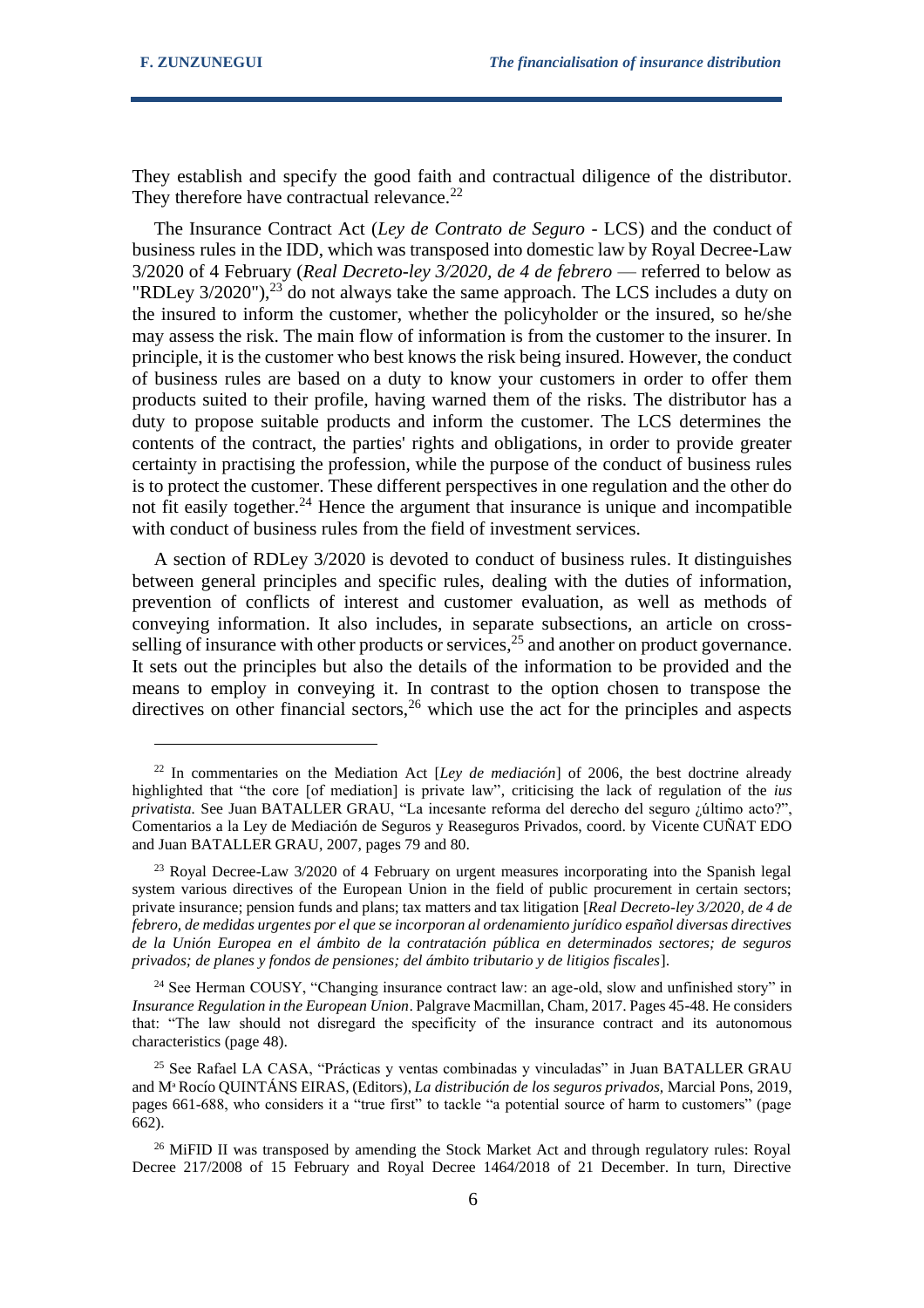with contractual relevance and the regulation for the details, the IDD was transposed in a single legal text. This is not a good option since it freezes aspects at legal level that should have been dealt with in a transposing regulation. In addition to this, the transposition consisted of an almost literal copy of the directive's text, resulting in a rigid legal framework that has not been adapted to the domestic legal system.

The general principles for distributors' actions are the same as those that govern investment service providers. They must act "with honesty, fairness and professionalism, for the benefit of their customers' interests" ("*con honestidad, equidad y profesionalidad, en beneficio de los intereses de sus clientes*").<sup>27</sup> They must be transparent, providing information that is "precise, clear and not misleading" ("*precisa, clara y no engañosa*") and authentic, distinguishing between information and advertising.

The conduct of business rules cover the product's entire life cycle, from product design (product governance) to offering it to the customer (conduct of business rules in customer relations). In accordance with the life cycle, it would be advisable to first analyse product governance, which regulates creation of the product and its distribution strategy, and then analyse the rules that govern the marketing of the product to customers.

<sup>2015/2366</sup> on Payment Services (PSD2) was transposed by Royal Decree-Law 19/2018 of 23 November and by regulatory rules: Royal Decree 736/2019 of 20 December and Order ECE/1263/2019 of 26 December. And the Directive on credit agreements concluded with consumers for residential property (MCD) was transposed by Act 5/2019 of 15 March and by Royal Decree 309/2019 of 26 April.

<sup>&</sup>lt;sup>27</sup> Art. 172.1 of RDLey  $3/2020$ , from art. 17.1 of the IDD, which takes it from art. 13 quinquies.1 Directive 2002/92/EC, added by art. 91 MiFID II. It is a poor translation of the English version of art. 17.1 of the IDD, according to which "*insurance distributors always act honestly, fairly and professionally in accordance with the best interests of their customers*", which is reflected in the French version: "*les distributeurs de produits d'assurance agissent toujours de manière honnête, impartiale et professionnelle, et ce au mieux des intérêts de leurs clients*" and the Italian version: "*i distributori di prodotti assicurativi agiscano sempre in modo onesto, imparziale e professionale per servire al meglio gli interessi dei loro clienti*". This is coherent with the principles that govern investment service companies, which must act "with honesty, impartiality and professionalism, in their customers' best interest" ("*con honestidad, imparcialidad y profesionalidad, en el mejor interés de sus clientes*") (art. 208 of the Stock Market Act [LMV]). This poor translation creates confusion and legal uncertainty in a topic that is essential to regulate the conduct of insurance distributors. We consider that all doctrine concerning the principle of "impartiality" ("*imparcialidad*") and acting "in the customer's interest" ("*en interés del cliente*") is applicable to the principle of "fairness" ("*equidad*") and acting "for the benefit of the customer" ("*en beneficio del cliente*"), which are terms erroneously translated in the IDD, the source of the text of the transposed regulation. "Impartiality" ("*imparcialidad*"), the term used in art. 24.1 of MiFID II, is replaced with "fairness" ("*equidad*"), in accordance with the literal wording of the IDD which uses the term in art. 17.1, although it prefers "impartiality" in art. 29.2.b); and acting "in the customer's interest" ("*en interés del cliente*") is replaced with "for the benefit of its customers' interests" ("*en beneficio de los intereses de sus clientes*"). However, in RDLey 3/2020 there is a reference to the duty to act "in the best interest" ("*en el mejor interés*") of the customer. However, it is limited to preventing conflicts of interest in distributed remuneration systems. It is true that the expression "*en beneficio del cliente*" (for the benefit of the customer) is frequently used in EU directives with the same meaning as "*en interés del cliente*" (in the customer's interest) (see paragraphs 71 and 104 in the preamble of MiFID II). Therefore, they are expressions that are used indistinctly.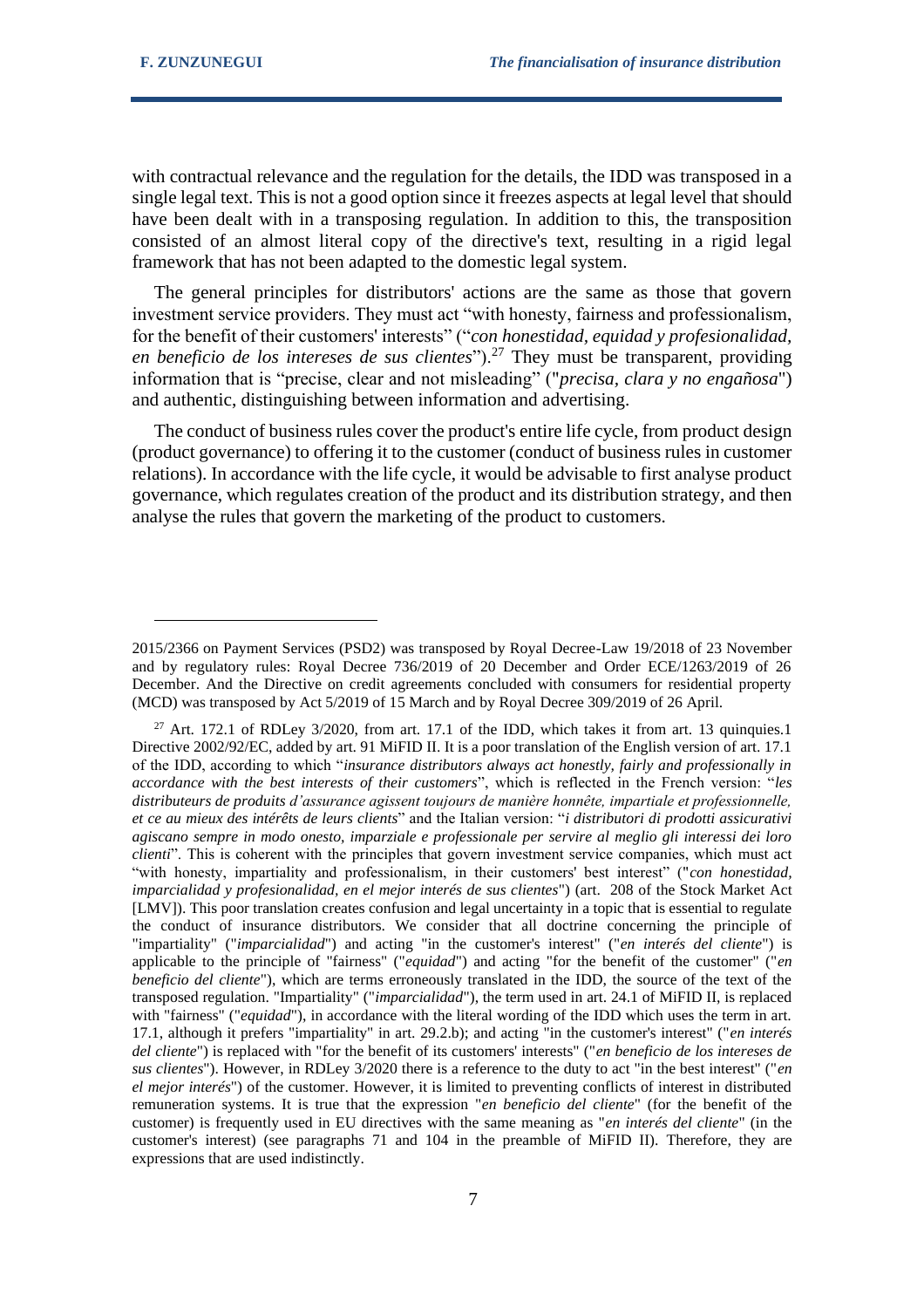#### **III. PRODUCT GOVERNANCE**

The introduction of product governance is the main new feature in the new legal framework.<sup>28</sup> Control of insurance, as a product offered on the financial market, extends throughout the product's lifetime, from design to expiry. It is a new measure added to the duty of transparency that is characteristic of the conduct of business rules of the offeror when marketing the product. Its aim is to protect customers preventively, by preventing mis-selling of insurance. Measures are taken concerning producers to prevent the creation of products that do not satisfy the interests of the customers for whom they are intended, even if that may be profitable for the industry. It is intervention in the product that eliminates conflicts of interest from the outset, which is the purpose of Delegated Regulation 2017/2358, which ensures a homogeneous framework within the European Union for such a sensitive matter for the industry.<sup>29</sup>

The regulations concerning product governance comprise art. 25 of the IDD, which sets out the principles concerning the matter; $30$  the Delegated Regulation, which specifies them "taking into account in a proportionate way the activities performed, the nature of the insurance products sold and the nature of the distributor"; EIOPA's preparatory guidelines on product governance; $31$  and the transposition into domestic law by art. 185 of RDL 3/2020. In turn, the product governance guidelines issued by  $ESMA<sup>32</sup>$  and the  $EBA<sup>33</sup>$  have served as inspiration for EIOPA, in particular in resolving questions raised

<sup>29</sup>According to its preamble, it "ensures a coherent framework for all market operators and is the best possible guarantee for a level playing field, equal conditions of competition and an appropriate standard of consumer protection". It provides the industry with a safe haven in a very complex and novel field.

<sup>30</sup> See SOLA FERNÁNDEZ, F., *El proceso precontractual en el contrato de seguro: nuevo marco jurídico*, Fundación Mapfre, 2017, page 109 et seq.

<sup>31</sup> *Final Report on Public Consultation on Preparatory Guidelines on product oversight and governance arrangements by insurance undertakings and insurance distributors,* EIOPA-BoS-16-071, 6 April 2016.

 $32$  In the MiFID system, product governance is regulated in art. 16.3 of MiFID II, as part of the corporate governance system (art. 9.3), applying the general principles of customer protection (art. 24.1 and 2), developed by arts. 8 and 9 of Delegated Directive (EU) 2017/593, which is the framework targeted by the Guidelines on MiFID II Product Governance, 05/02/2018 | ESMA35-43-620 ES, available at [https://www.esma.europa.eu/sites/default/files/library/esma35-43-](https://www.esma.europa.eu/sites/default/files/library/esma35-43-620_guidelines_on_mifid_ii_product_governance_es.pdf) [620\\_guidelines\\_on\\_mifid\\_ii\\_product\\_governance\\_es.pdf.](https://www.esma.europa.eu/sites/default/files/library/esma35-43-620_guidelines_on_mifid_ii_product_governance_es.pdf)

<sup>33</sup> Also in the credit market, product governance is part of the organisational rules for good corporate governance (art. 74(1) of Directive 2013/36/EU), with specific rules of conduct for payment services (art. 11.4 of Directive 2015/2366, formerly art. 10(4) of Directive 2007/64/EC, and art. 3(1) of Directive 2009/110/EC) and real estate credit (art. 7(1) of Directive 2014/17/EU. This framework is systematically interpreted in the Guidelines on Product Oversight and Governance Arrangements for Retail Banking Products issued by the European Banking Authority (EBA), EBA/GL/2015/18, de 22/03/2016, available at [https://eba.europa.eu/sites/default/documents/files/documents/10180/1412678/0defef0f-3f21-4e96-9175-](https://eba.europa.eu/sites/default/documents/files/documents/10180/1412678/0defef0f-3f21-4e96-9175-73b1884e906a/EBA-GL-2015-18%20Guidelines%20on%20product%20oversight%20and%20Governance_ES.pdf) [73b1884e906a/EBA-GL-2015-](https://eba.europa.eu/sites/default/documents/files/documents/10180/1412678/0defef0f-3f21-4e96-9175-73b1884e906a/EBA-GL-2015-18%20Guidelines%20on%20product%20oversight%20and%20Governance_ES.pdf)

[18%20Guidelines%20on%20product%20oversight%20and%20Governance\\_ES.pdf.](https://eba.europa.eu/sites/default/documents/files/documents/10180/1412678/0defef0f-3f21-4e96-9175-73b1884e906a/EBA-GL-2015-18%20Guidelines%20on%20product%20oversight%20and%20Governance_ES.pdf) Delegated Regulation 2017/2358 on governance of insurance products takes its structure and much of its content, with

<sup>28</sup> See MARTÍNEZ-GIJÓN MACHUCA, P., "Requisitos en el diseño, aprobación y control de productos de seguro y en materia de gobernanza (comentarios al art. 59 del proyecto de ley de distribución de seguros)" in BATALLER GRAU, J. and QUINTÁNS EIRAS, Mª R. (Editors), *La distribución de los seguros privados,* Marcial Pons, 2019, pages 689-706, who describes it as "absolutely novel" (page 691).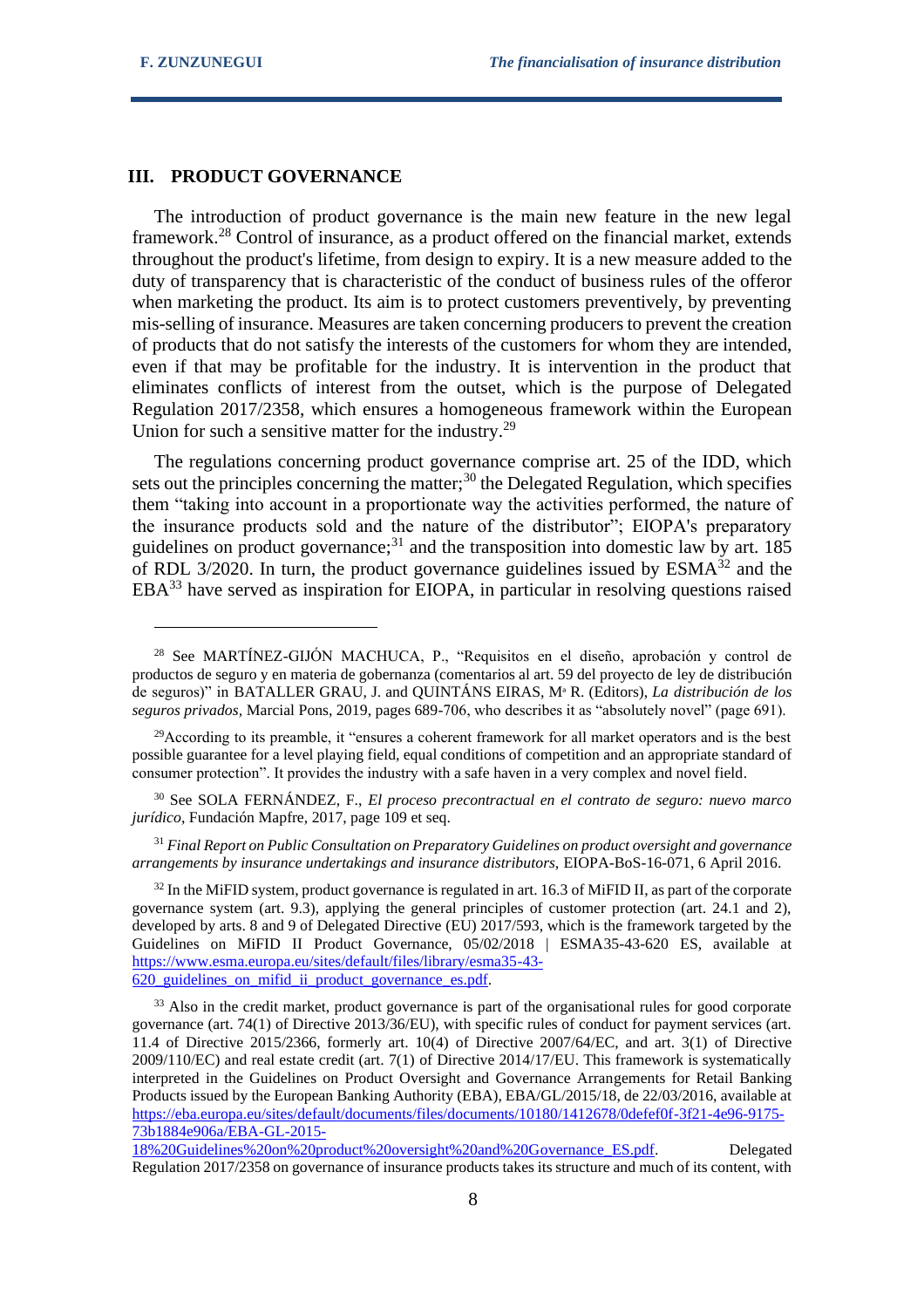by operators.<sup>34</sup> The truth is that the principles of supervisory convergence and legal certainty make it necessary for the European authorities to engage in a coordinated effort. This should be leveraged in order to produce common guidelines on product governance within the framework of the ESAs Joint Committee to produce specific solutions for each sector.

RDLey 3/2020 merely copies and pastes the contents of the Directive, adapting the references to those affected to domestic terminology, replacing "*empresas de seguros*" with "*entidades aseguradoras*" for insurance undertakings and "*intermediarios*" with "*mediadores de seguros*" for intermediaries. There is only one significant change that affects the information that designers must make available to distributors. The IDD requires "adequate" information to be made available to distributors and the transposing regulation limits this to "relevant" information. In turn, article 8 of the Delegated Regulation maintains the terminology in the Directive, referring to "adequate" information, qualified in the preamble as "necessary" information to allow distributors to understand the product and the target market, so they may carry out their distribution activities in accordance with the best interests of their customers. The replacement of the term "adequate" information with "relevant" in the transposition is thus a technical inaccuracy that moves away from the product governance function. The purpose of this type of governance is to coordinate the design and distribution activities in order to ensure that customers are only offered products that meet their needs. In order to achieve this coordination, "adequate" information must flow for the performance of the governance process. This exchange of information between professionals is not an exchange of relevant information so that policyholders can take informed decisions. It is also not an exchange of relevant information about pricing that must be conveyed to the market.<sup>35</sup> It is a matter of sharing "adequate" information to perform the product approval process. Furthermore, "adequacy" as a requirement for the information to be shared allows better application of the proportionality principle.

By controlling good product governance, the legal framework extends its scope beyond "distributors" strictly speaking, i.e. those in the business of distributing the product. It regulates the distributor but also the producer or creator of the product. According to the Spanish legal dictionary, a "distributor" is the person "in the supply chain, other than the manufacturer or the importer, who makes a product available on the market".<sup>36</sup> The same dictionary defines a "producer" as: "A business or professional that

some changes in terminology, from these EBA Guidelines. The term "*diseñador*" ("designer") used by the EBA becomes "*productor*" ("manufacturer") and the EBA's "*mercado objetivo*" ("target market") is called the "*mercado destinatario*" (also "target market"); and it draws inspiration from EIOPA's preparatory guidelines.

<sup>&</sup>lt;sup>34</sup> See Q&A product oversight and governance requirements for insurance, available at [https://www.eiopa.europa.eu/qa-search/\\_en?f%5B0%5D=im\\_field\\_term\\_regulation\\_ref%3A1216](https://www.eiopa.europa.eu/qa-search/_en?f%5B0%5D=im_field_term_regulation_ref%3A1216)

<sup>&</sup>lt;sup>35</sup> In the sense stipulated in article 227 of the Consolidated Text of the LMV.

<sup>&</sup>lt;sup>36</sup> This concept is taken from article 2.6 Regulation 765/2008 of 9 July 2008, establishing the requirements for accreditation and market oversight concerning the marketing of products [*Reglamento 765/2008, de 9 de julio de 2008, por el que se establecen los requisitos de acreditación y vigilancia del mercado relativos a la comercialización de los productos*].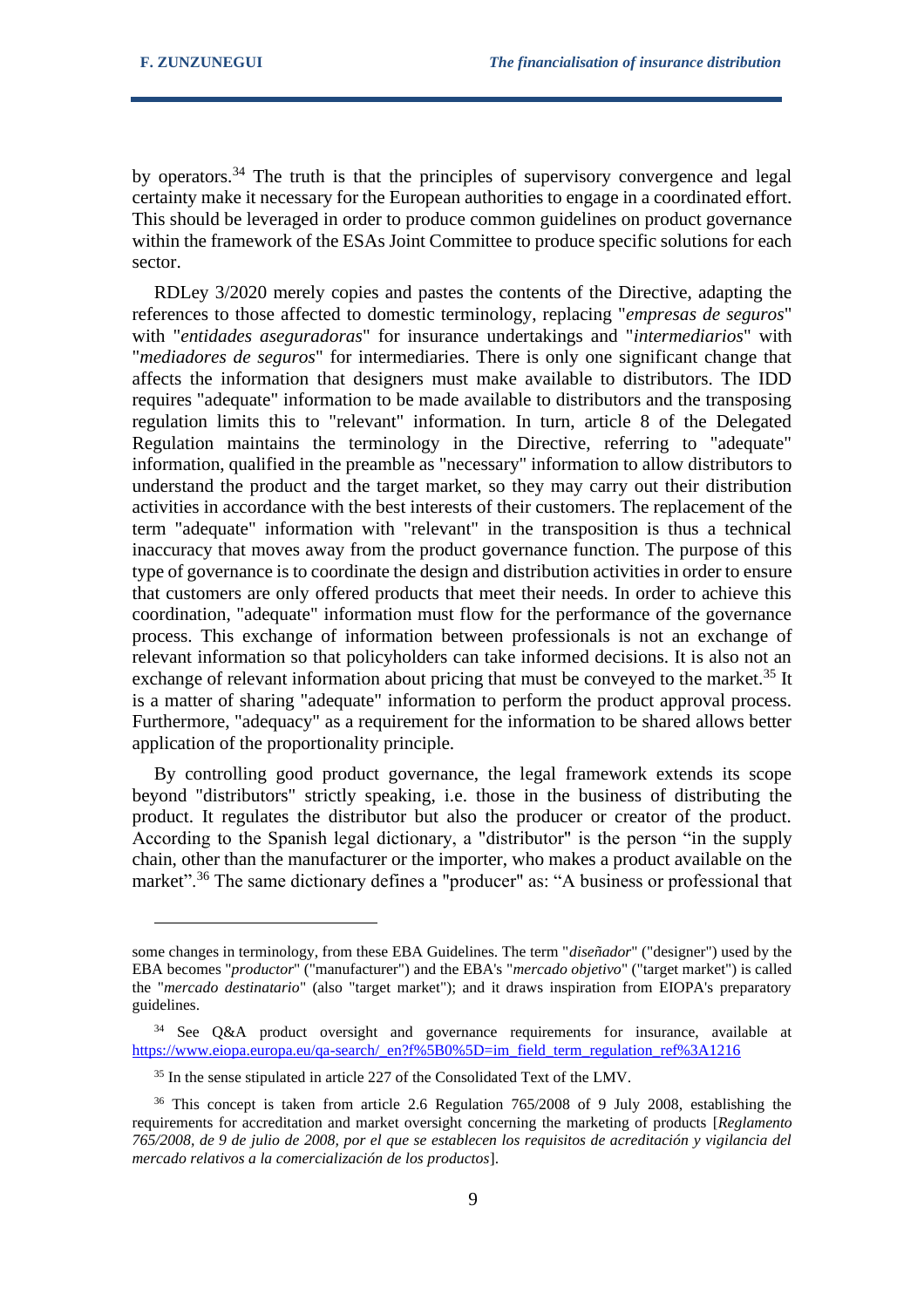manufactures or produces goods".<sup>37</sup> In this sense, the scope of the new legal framework, which ought to be reflected in its title, is "insurance production and distribution".

So-called product governance is an internal organisational measure imposed by intermediaries. Its origins are linked to the corporate governance rules in Solvency II.<sup>38</sup> Insurance undertakings must have governance systems that include policies concerning risk management, control and auditing.<sup>39</sup> They are prudential rules appropriate to good corporate governance. It is within this internal organisational framework for insurance undertakings that the "product governance" rules are located.<sup>40</sup> However, their purpose goes beyond stability, as they are intended to preventively protect the target customers of products. It is a matter of adapting production and distribution to customers' needs. In order to achieve this objective, companies must have product governance policies that define the markets the products are targeted at, determine the tests to be performed before launching them on the market, and make it possible to verify that insurers are applying them. These product governance rules act as a bridge between internal organisation and customer protection. In fact, product governance is included in the chapter of the IDD devoted to conduct of business rules.<sup>41</sup> In short, they are internal organisational rules aimed at improving companies' conduct in the market. This framing is maintained in the rule transposing it into domestic Spanish law. RDL 3/2020 devotes a subsection containing a single article to "Product control and governance requirements" in the section on "Information obligations and rules of conduct". Just like the other articles in this section, this article, 185, on product governance, is classified as "public interest rules" that distributors from other Member States must follow.<sup>42</sup>

The transposition has been performed without the necessary adaptation to domestic Spanish law. The product governance framework is that stipulated in the Directive

<sup>&</sup>lt;sup>37</sup> In this sector, "insurance production" is equivalent to the activity of mediation or also the set of transactions formalised within a period of time. The terminological diversity complicates the correct application of the new legal framework and makes it advisable to encourage the training of personnel and financial education of customers. The contrast between "*Entidades*" ["Undertakings"] and "*Distribuidores*" ["Distributors"] on the supervisor's website does not contribute to clarifying these concepts [\[http://www.dgsfp.mineco.es/es/Paginas/Iniciocarrousel.aspx](http://www.dgsfp.mineco.es/es/Paginas/Iniciocarrousel.aspx) visited on 2/7/2020].

<sup>38</sup> Directive 2009/138/EC of 25 November 2009.

<sup>39</sup> Article 41 of Directive 2009/138/EC.

<sup>&</sup>lt;sup>40</sup> For coherence and systematic reasons, they should be called "product governance" rules as they are part of good corporate governance. We thus use governance and product governance interchangeably.

<sup>41</sup> Article 25, the last article in Chapter V on "Information requirements and conduct of business rules". However, in MiFID II, article 16 on product governance is part of chapter I, devoted to "Conditions and procedures for authorisation", outside of the section that covers "Provisions to ensure investor protection", which is included in chapter II on "Operating conditions for investment firms". As product governance has matured, it has split off from internal organisation to become part of the rules of conduct.

 $42$  According to that stipulated in article 211 of RDL 3/2020, which is confusingly worded, since it needlessly affects the subsection on additional requirements for insurance-based investment products. These rules must be published on the supervisor's website and communicated to EIOPA [an obligation of the Directorate General of Insurance and Pension Funds, which had not been complied with as of 14 June 2020], so that EIOPA can include them in the corresponding European register, available at https://www.eiopa.europa.eu/general-good-provisions\_en?source=search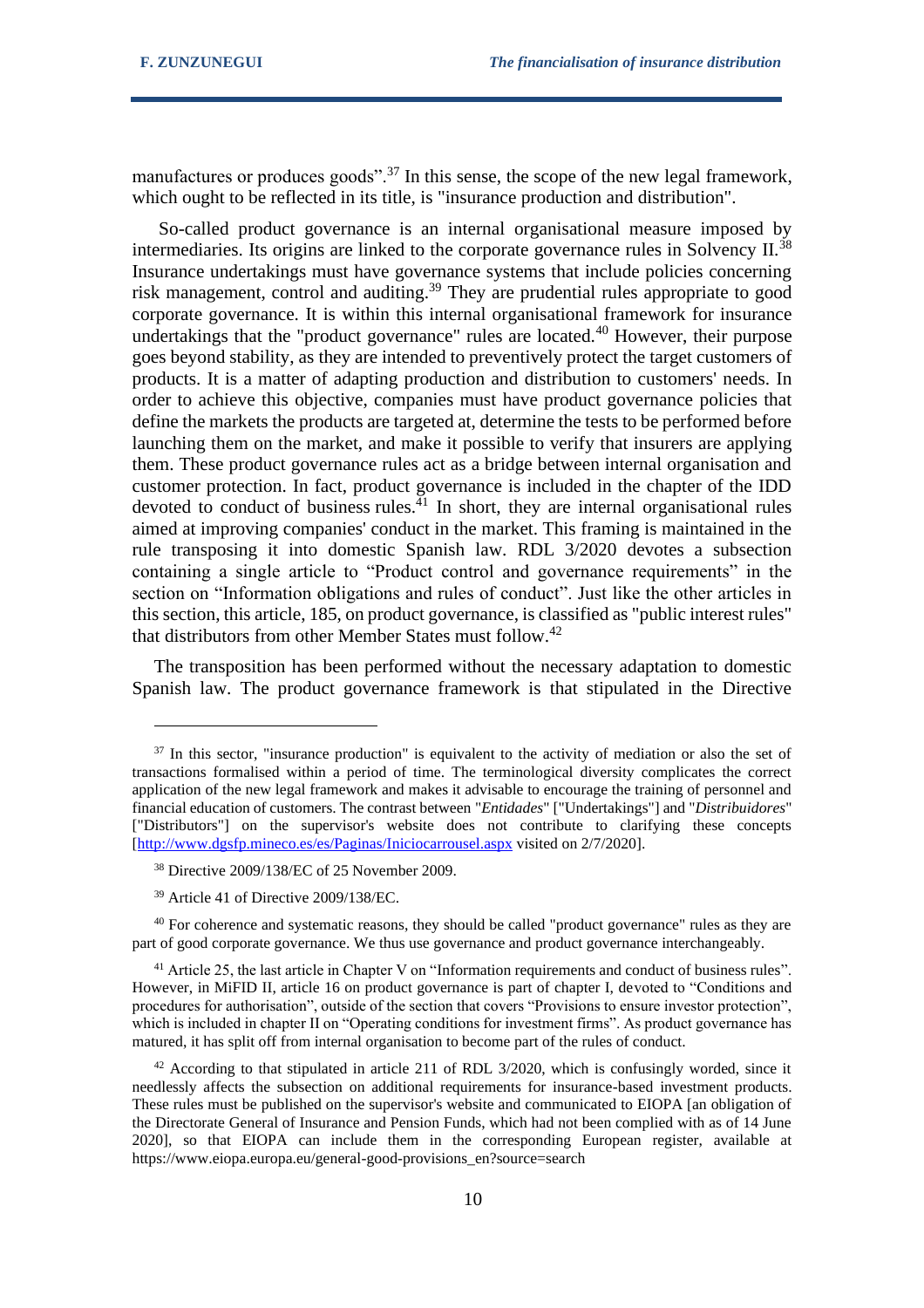developed by the Delegated Regulation. It comprises the rules for the approval process and distribution mechanisms for insurance products. It applies to all manufacturers and distributors that produce, offer or advise on insurance products. The intermediary is considered to be a manufacturer when it plays a decisive role in the design.<sup>43</sup>

Its application is subject to the proportionality principle.<sup>44</sup> Simplicity takes priority for products that lack complexity, and rigour takes priority for more complex products, such as insurance-based investment products, referred to below as IBIPs or "investment insurance" for clarity's sake.

Product governance is deemed to be notwithstanding the application of the requirements of suitability, management of conflicts of interest and incentives.<sup>45</sup> One criterion in the MiFID system, which also applies to the framework of the IDD, is: "The identification of a target market by the distributor is without prejudice to the assessment of suitability".<sup>46</sup> There are two levels, the general or macro level (product governance) and the individual or micro level (the suitability of the offer). The customer is protected throughout the product life cycle, first with general product governance protection and then, during marketing, with individual protection in which the suitability of the product for the customer is assessed.

The manufacturer plays the decisive role in designing the product by autonomously determining the essential features and main elements of the product, such as coverage, price, costs, risks, target market and compensation and guarantee rights. $47$  A tailor-made product at the request of a customer is not considered manufacturing, as such activity requires designing for a number of customers.

Manufacturers are in charge of the product approval process, which includes its design, control, review and distribution. It is a formal process that must be documented.<sup>48</sup> It is a process that seeks a result. It must ensure that the product's design meets the needs of customers and does not cause adverse effects. There is a kind of Hippocratic oath. Just as doctors undertake to do no harm to patients' health, insurance manufacturers undertake not to do no harm to their customers' financial health. When harm is caused by an incorrect design, they must react to mitigate it. In order to ensure this undertaking is complied with, they must manage conflicts of interest. The staff involved in the design and distribution of products must be qualified in terms of their knowledge and experience

<sup>&</sup>lt;sup>43</sup> "[H]aving a decision-making role in designing and developing that product" according to Preamble of Delegated Regulation 2017/2358. The mere adaptation of existing products "should however not be regarded as manufacturing".

<sup>&</sup>lt;sup>44</sup> "The measures and procedures shall be proportionate to the level of complexity and the risks related to the products as well as the nature, scale and complexity of the relevant business of the manufacturer" (art. 4.1 final of Delegated Regulation 2017/2358).

<sup>45</sup> Art. 25.3 of the IDD, art. 185.2 of RDley 3/2020.

<sup>46</sup> ESMA Guidelines (point 53, initial).

<sup>47</sup> See art. 3.1 and 3.2 of Delegated Regulation 2017/2358.

<sup>&</sup>lt;sup>48</sup> Through a "control and governance policy". The use of different terms to refer to the same process makes it harder to understand.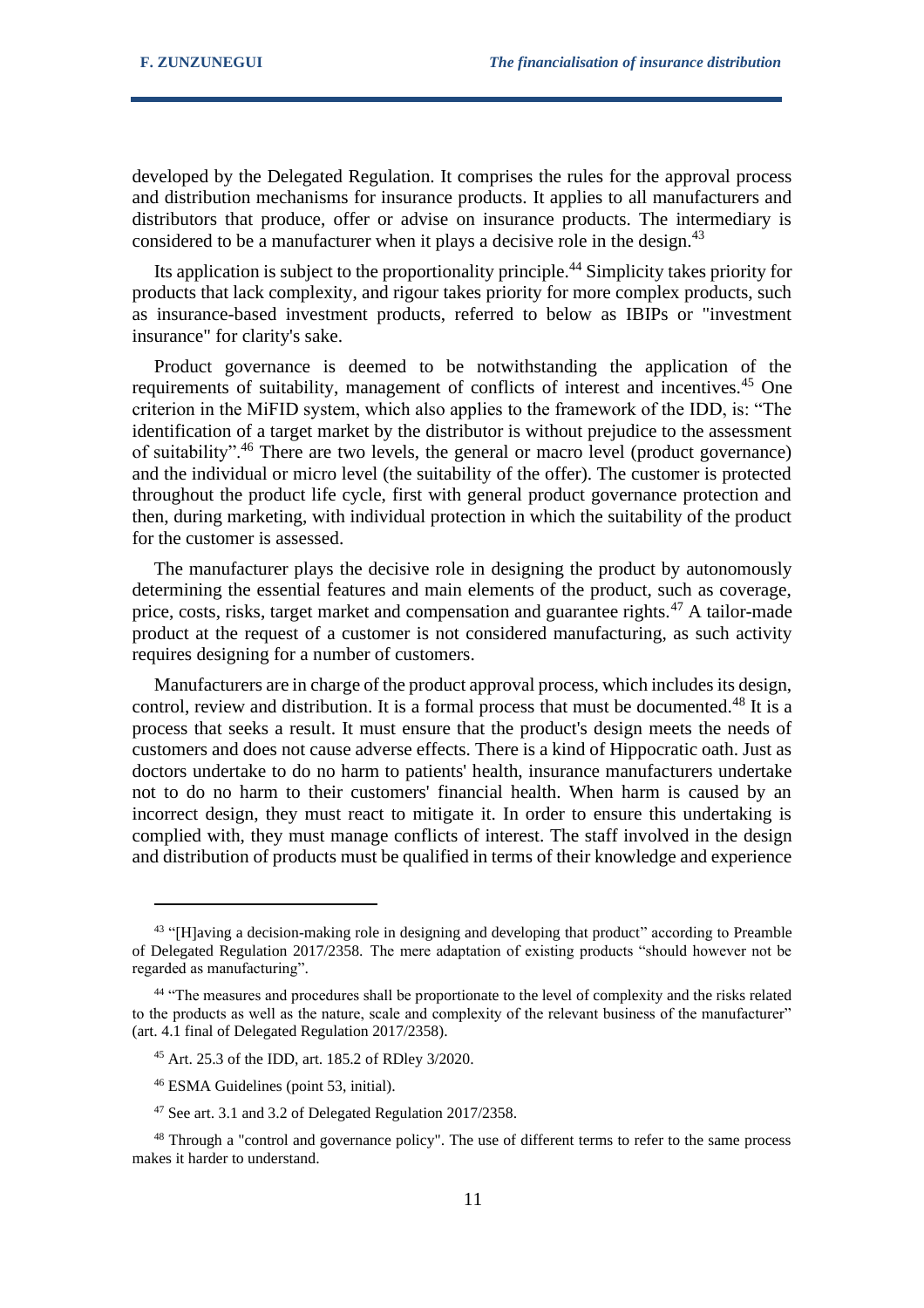of the products offered and the customers' characteristics. There are general training provisions that are reinforced for production and distribution personnel.<sup>49</sup>

When manufacturing is performed jointly by undertakings and intermediaries, there must be a collaboration agreement setting out the responsibilities that aids supervision.<sup>50</sup> If design is outsourced, manufacturers are still responsible.<sup>51</sup>

One essential element of the product approval process is determining the target market and the product distribution channels designed, which involves abstractly and generally describing the group of customers whose needs are met. The customer usually belongs to the target market, i.e. in the abstract he/she is the target of the product and, during the advisory and marketing process, is offered the product since it is suited to him/her based on his/her characteristics, situation and needs. However, there may be cases in which the customer does not belong to the target market but, after the profile assessment process, is offered the product.<sup>52</sup> EIOPA considers that the IDD does not prohibit the distribution of insurance products to customers outside of the target market but uses it as something exceptional.<sup>53</sup> The distribution of insurance products outside of the target market is conditional upon an assessment making it possible to verify that the product meets the customer's requirements and needs, as well as its suitability, in the case of investment insurance.<sup>54</sup> It is an exceptional case and, since the IDD is a minimum harmonisation directive, Member States may prohibit the distribution of products outside of the target market.<sup>55</sup> In Spain, distribution is not restricted outside of the target market. The manufacturers may determine a negative market of "specific groups of customers for whom the insurance product is not normally suitable".<sup>56</sup>

<sup>51</sup> Art. 4.5 of Delegated Regulation 2017/2358, which reproduces the provision in EBA guideline 6.

53 Q&A 1618, available at [https://www.eiopa.europa.eu/content/1618\\_en?source=search.](https://www.eiopa.europa.eu/content/1618_en?source=search) According to the EBA: "The manufacturer should monitor that the products are distributed to the identified target market and sold outside the target market only on a justified basis" (in the European Banking Authority's Guidelines on product oversight and governance arrangements for retail banking products, guideline 7.2).

<sup>54</sup> See paragraph 9 final of the preamble of Delegated Regulation 2016/97.

<sup>55</sup> See Pierpaolo MARANO, "The Product Oversight and Governance: Standards and Liabilities", in *Distribution of Insurance-Based Investment Products*, 2019, page 88.

<sup>&</sup>lt;sup>49</sup> See paragraphs 31 to 33, art. 10.2 final and the Annex of the IDD; art. 5.4 of Delegated Regulation 2017/2358.

<sup>50</sup> See paragraph 4 of the preamble and art. 3.4 of Delegated Regulation 2017/2358.

<sup>&</sup>lt;sup>52</sup> According to the ESMA Guidelines: "When providing investment advice adopting a portfolio approach and portfolio management to the client, the distributor can use products for diversification and hedging purposes. In this context, products can be sold outside of the product target market, if the portfolio as a whole or the combination of a financial instrument with its hedge is suitable for the client." (Point 52). We consider this criterion to be applicable to insurance distribution, as it is the one that best reconciles customer autonomy and freedom of enterprise with customer protection and market efficiency.

<sup>&</sup>lt;sup>56</sup> Paragraph 8 of the preamble of Delegated Regulation 2016/97. While in the MiFID system there is an obligation to identify "group(s) of clients for whose needs, characteristics and objectives the financial instrument is not compatible" (art. 10.2.1 final of Delegated Directive 2017/593).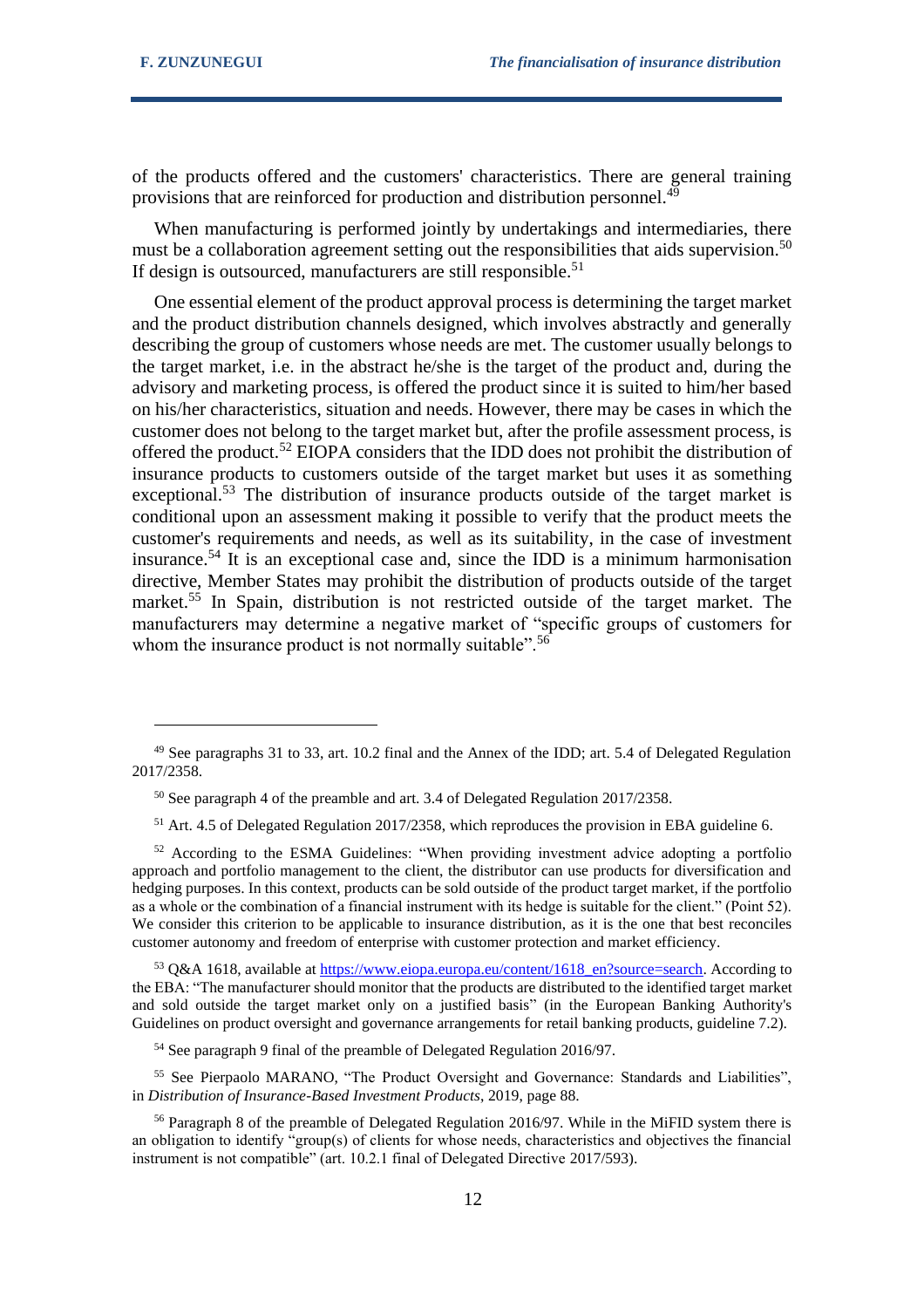The MiFID system is stricter regarding this aspect. It only allows products to be offered outside of the target market for reasons of diversification or coverage.<sup>57</sup> If advice is provided, after analysing the customer profile, the adviser may recommend that the customer contract a product, which is ideal for him/her, even though the customer does not belong to the target market. For example, the manufacturer may have considered that due to the complexity of the product, its distribution is conditional upon provision of advice. However, the distributor may decide, after assessing the customer or specific customer segment, that it is in their best interest for the product to be distributed without advice.<sup>58</sup> In these cases the manufacturer must be informed of the deviation, which may be useful to it in revising the distribution strategy. This criterion also applies to insurance distribution.

However, the Delegated Regulation is categorical: "Manufacturers shall not bring insurance products to the market if the results of the product testing show that the products do not meet the identified needs, objectives and characteristics of the target market".<sup>59</sup> There is a duty to refrain from distributing products that do not meet customers' needs.<sup>60</sup> Only tested products with a positive result may be distributed.

Prior to being distributed to the public, the products designed must undergo testing. By analysing various scenarios through the tests, it must be verified that the product meets the needs of customers throughout its life cycle. The tests must be qualitative and, depending on the product's nature and risks, quantitative. $61$ 

When there is no testing or a negative test, distribution is legally prohibited. Determining the consequences of distributing products that breach the testing protocol is another matter. Breach of the prohibition is a serious infringement.<sup>62</sup> From a civil perspective, the natural remedy is compensation for the damage caused by infringing the prohibition.

Furthermore, manufacturers have a duty to monitor the products. They must periodically assess whether they continue to be consistent with the customers' needs, taking into account their characteristics, in particular, coverage of risks or guarantees.

<sup>59</sup> Art. 6.2.

<sup>&</sup>lt;sup>57</sup> According to ESMA's criterion: "in certain cases, permissible deviations between the target market identification and the individual eligibility of the client may occur if the recommendation or sale of the product fulfils the suitability requirements" (ESMA Guidelines, point 53).

<sup>58</sup> ESMA Guidelines (point 51).

 $60$  See DE LEÓN MIRANDA, F., "Obligaciones adicionales en relación con la distribución de productos de inversión basados en seguros" in BATALLER GRAU, J. and QUINTÁNS EIRAS, Mª R. (Editors), *La distribución de los seguros privados,* Marcial Pons, 2019, page 649.

 $<sup>61</sup>$  EIOPA highlights the relevant aspects that must be taken into account when performing tests:</sup> "assessments of the working of the product, the price and coverage of the product, the performance of the product, the risk/reward profile of the product and the product information given to customers". It provides some illustrative examples in relation to investment insurance: "Events like declining stock prices should be identified and the effect on the outcomes of the product should be analyzed". Q&A 1619, available at [https://www.eiopa.europa.eu/content/1619\\_en?source=search.](https://www.eiopa.europa.eu/content/1619_en?source=search)

 $62$  According to art. 192.3.b) of RDLey 3/2020, it is very serious if it is repeated [art. 192.2.b)].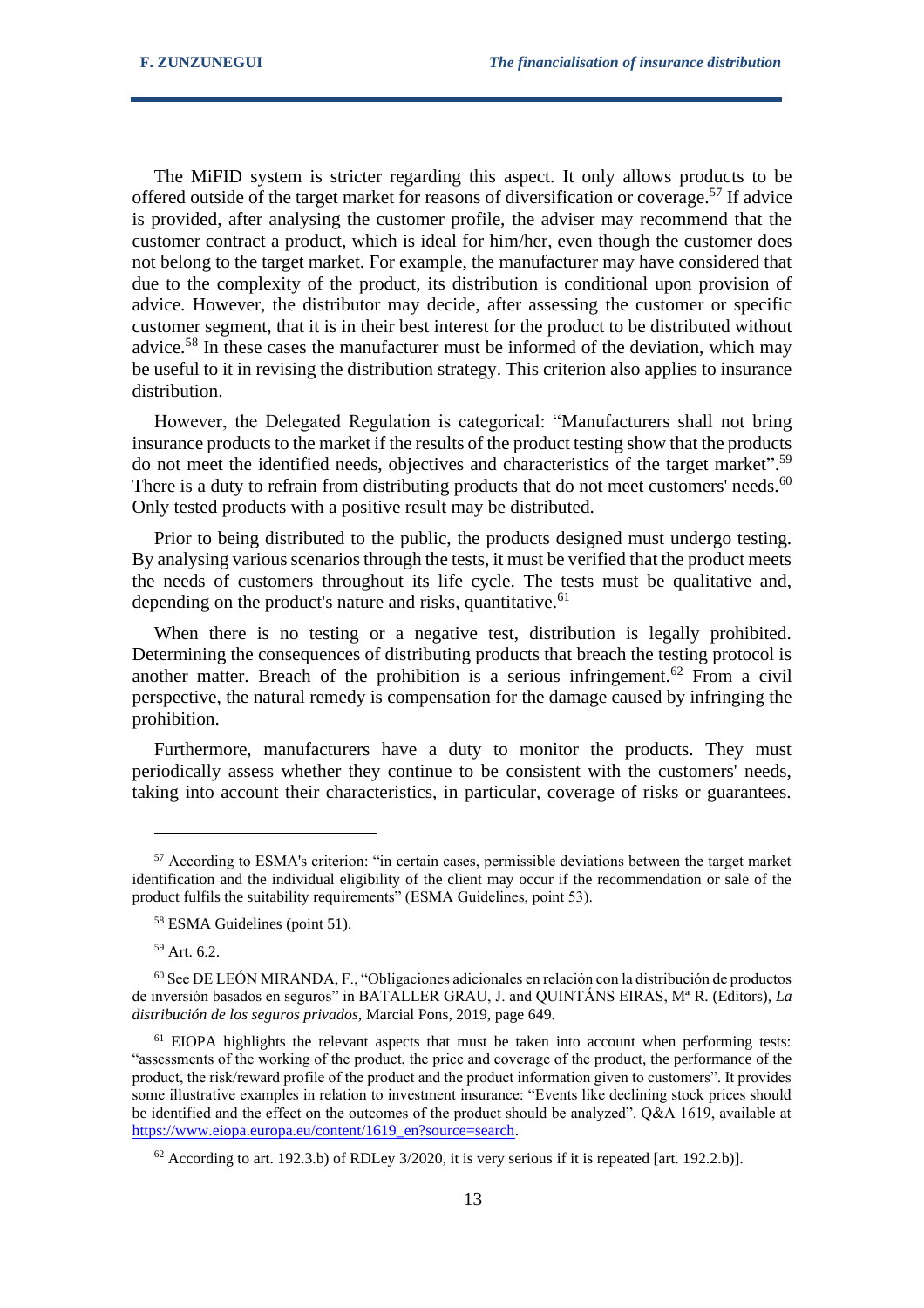When inconsistencies are detected, which may negatively affect customers, mitigating measures must be adopted and the affected persons must be informed.

Product governance requires ongoing collaboration between manufacturers and distributors. Their strategies must be reconciled. Information must flow between them. Manufacturers must inform the distributors of the target market and the distribution strategy, in particular any circumstance that may give rise to a conflict of interest. Distributors may thus understand the product, understand the target market and identify the customers for whom the product is intended. It is a matter of ensuring that they always act with "with honesty, fairness and professionalism, for the benefit of their customers' interests".<sup>63</sup> In turn, distributors must maintain open communication with the manufacturers and provide them with pertinent information about the sales performed so they can carry out their control function. In addition, they must report any inconsistencies in distribution that may negatively affect the customer without delay.

Manufacturers must monitor whether distributors are complying with the distribution strategy adopted and apply corrective measures when there are deviations. For their part, distributors must periodically review the consistency of the distribution mechanisms with the strategies approved by the manufacturer within the framework of its distribution and conflict-of-interest prevention policies, in order to prevent harm to customers.

# **IV. RULES OF CONDUCT IN CUSTOMER RELATIONS**

Most of the section devoted to rules of conduct deals with the duties of information and ways of conveying information.<sup>64</sup> As if it were a regulation, the legal text details the pre-contractual information to be provided by the intermediary or insurance undertaking. They must identify themselves, inform whether they are advising and state the nature of the remuneration.<sup>65</sup> It also details the prior information distributors must provide so that the customer may make an informed decision.<sup>66</sup> In insurance other than life insurance, the information must be provided in a "Prior Information Document" produced by the product's designer.<sup>67</sup> Investment insurance must comply with additional information requirements with prevention of conflicts of interest and assessment of the customer

<sup>63</sup> Art. 17.1 of the IDD.

<sup>64</sup> See PEÑAS MOYANO, M.ªJ., "Obligaciones generales de información" in BATALLER GRAU, J. and QUINTÁNS EIRAS, Mª R. (Editors), *La distribución de los seguros privados,* Marcial Pons, 2019, pages 581-606.

<sup>65</sup> In the terms detailed in arts. 173 and 174 of RDley 3/2020.

<sup>66</sup> In the terms detailed in art. 175 of RDley 3/2020.

 $67$  In the terms stipulated in art. 176 of RDley 3/2020. Implementing Regulation 2017/1469 of 11 August establishes a format for standardised presentation of the information document, which María Jesús PEÑAS MOYANO has praised due to considering that standardisation is progress in terms of simplicity "which will prevent the customer from getting lost among the data offered and allow him/her to make informed decisions" in "Obligaciones generales de información" in BATALLER GRAU, J. and QUINTÁNS EIRAS, Mª R. (EDITORS), *La distribución de los seguros privados,* Marcial Pons, 2019, page 605.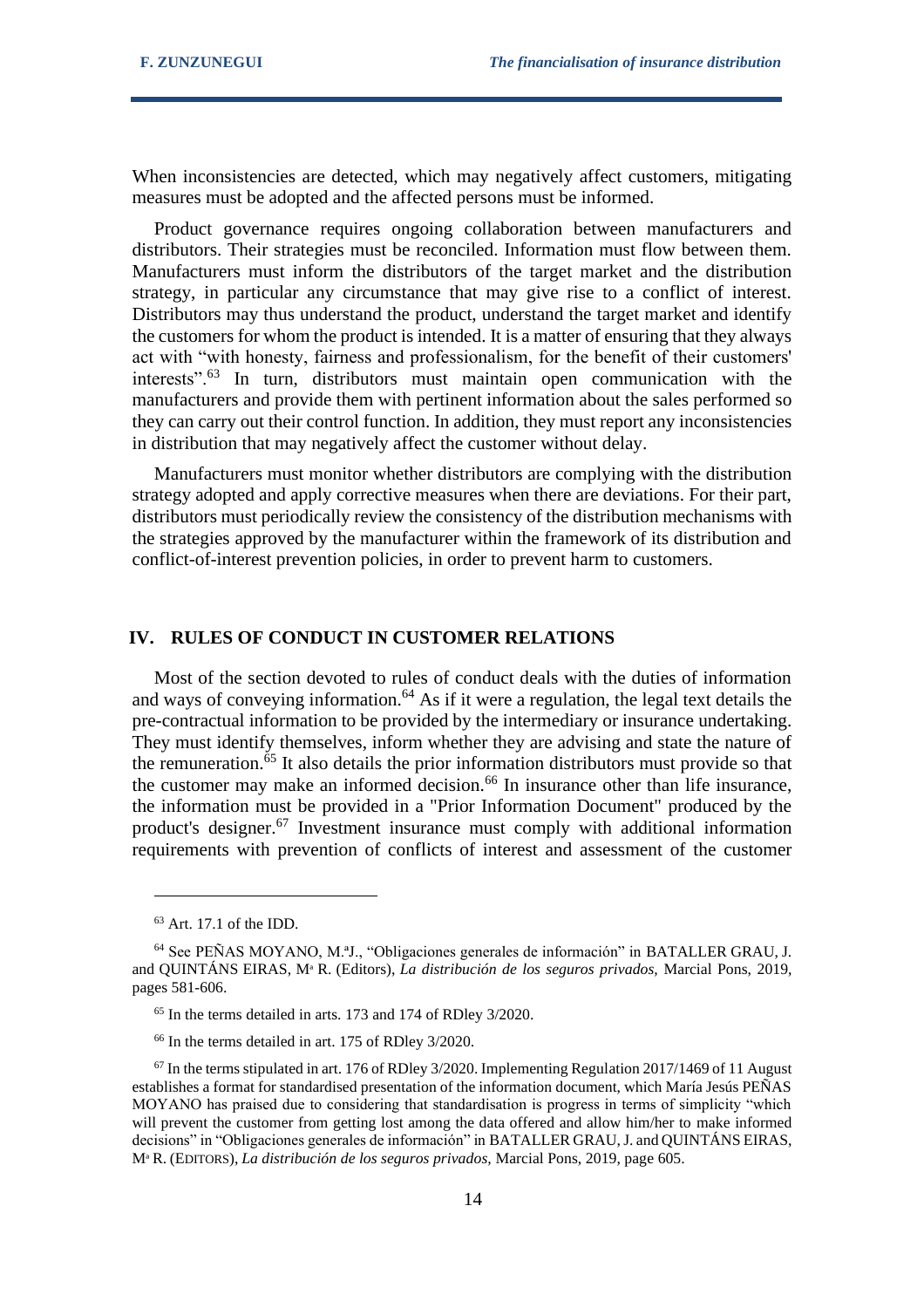profile.<sup>68</sup> Apart from product governance, the distributor providing advice must assess the customer's suitability in order to adjust the offer to his/her "risk tolerance level and his/her capacity to bear losses".<sup>69</sup> When there is no advice, it is sufficient to assess its suitability in order to offer a product suited to the customer.<sup>70</sup> Merely providing products categorised as simple without advice is not conditional upon assessing suitability. It is an assessment and warning system similar to that which governs the provision of investment services. The doctrine that has arisen from the abundant litigation concerning financial instruments thus applies, by analogy, to offering insurance.

#### **V. CROSS-SELLING**

Cross-selling of financial products and services is a matter requiring coherence and systematisation. It is a common source of mis-selling. There are also sectoral regulations that affect both product governance and suppliers' conduct in their customer relationships. The foundations of cross-selling regulation are laid down in art. 24.11 of MiFID II. This entrusts ESMA, in cooperation with the EBA and EIOPA, with developing guidelines for the assessment and supervision of cross-selling, indicating which practices should be prohibited, as they go against the principles of conduct. Compliance with this mandate has gone no further than publishing a consultation document.<sup> $71$ </sup> It was argued that there was no legal basis to draw up common guidelines. The European financial authorities have pointed out the inconsistency in the sectoral directives to the European Commission.<sup>72</sup> In its opinion, cross-selling should be regulated as broadly as possible in order to prevent the damage that has been done to confidence in the integrity of the financial system. Faced with the impossibility of progressing towards common

<sup>68</sup> See Francisco DE LEÓN MIRANDA, "Obligaciones adicionales en relación con la distribución de productos de inversión basados en seguros" in BATALLER GRAU, J. and QUINTÁNS EIRAS, Mª R. (Editors), *La distribución de los seguros privados,* Marcial Pons, 2019, pages 607-660.

<sup>69</sup> Art. 181.1 of RDLey 3/2020.

<sup>70</sup> Art. 181.2 of RDLey 3/2020.

<sup>71</sup> *Joint Committee Consultation Paper on guidelines for cross-selling practices*, JC/CP/2014/05, 22 December 2014 available at the available at the contract and available at the contract at at the contract at the contract at  $2014$ [https://www.esma.europa.eu/sites/default/files/library/2015/11/jc\\_cp\\_2014\\_05\\_consultation\\_paper\\_on\\_cr](https://www.esma.europa.eu/sites/default/files/library/2015/11/jc_cp_2014_05_consultation_paper_on_cross_selling.pdf) [oss\\_selling.pdf,](https://www.esma.europa.eu/sites/default/files/library/2015/11/jc_cp_2014_05_consultation_paper_on_cross_selling.pdf) according to which "cross-selling is the practice whereby firms group, and sell, two or more separately identifiable products or services in a 'package'" (page 9).

<sup>72</sup> ESAs, *The cross-selling of financial products – request to the European Commission to address legislative inconsistencies between the banking, insurance and investment sectors*, 2016 0726, January 2016, available at<https://www.esma.europa.eu/file/15028/download?token=je8kRvkO> , which states "our preference for having aligned legislative provisions in different pieces of legislation falling in the regulatory remit of different ESAs (MiFID II – ESMA; IMD/IDD – EIOPA; PAD and MCD – EBA) in order to facilitate competent authorities and financial institutions to understand and consistently apply cross-selling guidelines" (page 3).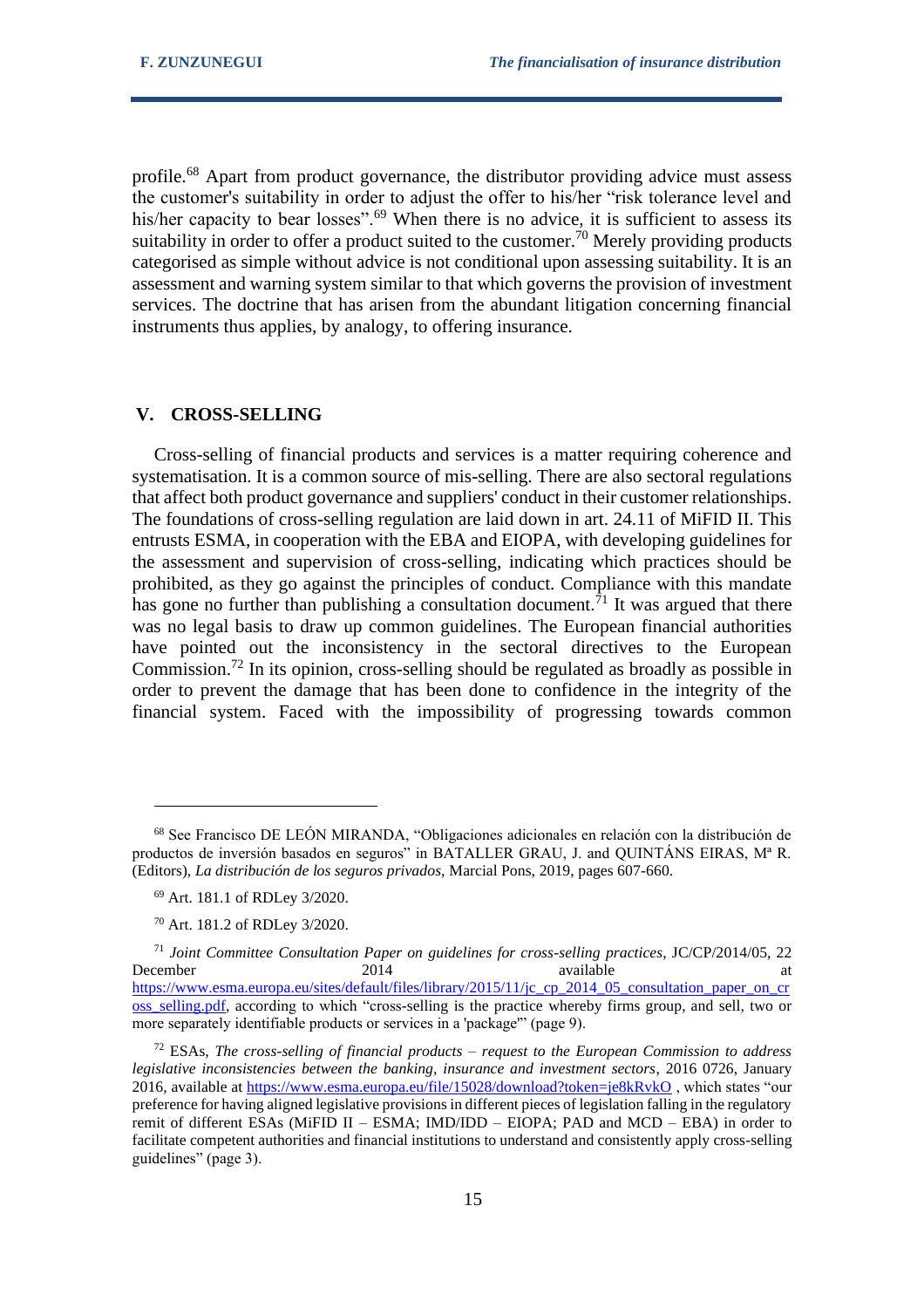guidelines, ESMA decided on a sectoral approach under the MiFID system.<sup>73</sup> These ESMA guidelines must serve as criteria for interpreting the cross-selling rules in the IDD.

RDLey 3/2020 transposes the contents of the IDD on packaged and ancillary sales.<sup>74</sup> No additional protection measures are included nor are any specific cases of cross-selling identified that should be prohibited as they harm consumers. The Directorate General of Insurance and Pension Funds is authorised to adopt intervention measures concerning cross-selling of insurance with products or ancillary products, including their prohibition. However, the authorisation extends to cross-selling when the insurance is the ancillary product.

It is a permissive framework, contrasting with the MiFID system, in which sales of insurance linked to ancillary products and services are implicitly allowed.<sup>75</sup> In turn, it is permitted to link the offer of investment services, real estate loans and payment accounts to complementary insurance.<sup>76</sup> In both cases, they are conditional upon product governance with an adequate description of the risks, costs and nature of the transaction.<sup>77</sup>

### **VI. CONCLUSIONS**

Regulation of insurance manufacturing and distribution through the IDD and its transposition completes the sector's transition towards its financialisation. Up until now, insurance had been regulated in a somewhat unique way compared with banking and investment. The IDD, based on the MiFID system model, regulates the entire life cycle of insurance products as financial products. Insurance shares principles with other financial services. Insurance manufacturers and distributors must act with impartiality and professionalism. The structure of insurance product governance and rules of conduct in their relationships comes from the structure of the MiFID system. EIOPA shares a supervisory convergence with ESMA and the EBA. Within this framework, the Directorate General of Insurance and Pension Funds is taking steps to adapt to the new legal framework and promote a culture of change within the insurance industry. There

<sup>73</sup> ESMA, *Directrices sobre prácticas de venta cruzada*, ESMA/2016/574 ES, 11/07/2016, available at [https://www.esma.europa.eu/sites/default/files/library/2016-574\\_es.pdf.](https://www.esma.europa.eu/sites/default/files/library/2016-574_es.pdf) There are ten guidelines on information about the characteristics of cross-selling and its risks, prices and costs, staff training and the right of cancellation. These guidelines must be updated to the digital context, following ESMA's warning that this is "especially relevant as large technology firms, who are already providing technology services to consumers, enter financial services" (*ESMA's response to the European Commission's Consultation on a New Digital Finance Strategy for Europe*, ESMA50-164-3463, 29 June 2020, pages 3 and 4; available at https://www.esma.europa.eu/sites/default/files/library/esma50-164-3463 esma dfs response.pdf).

<sup>74</sup> See Álvaro REQUEIJO TORCAL and Álvaro REQUEIJO PASCUA, *Ley de distribución de seguros y reaseguros privados. Comentarios y soluciones prácticas para distribuidores tras la transposición de la Directive IDD*, Editorial Aranzadi, 2020, pages 337-340, which contains some illustrative examples.

<sup>75</sup> In the terms detailed in art. 184.1 of RDLey 3/2020.

<sup>76</sup> In the terms detailed in art. 184.2 of RDLey 3/2020.

<sup>77</sup> In the terms detailed in art. 184.4 and 5 of RDley 3/2020.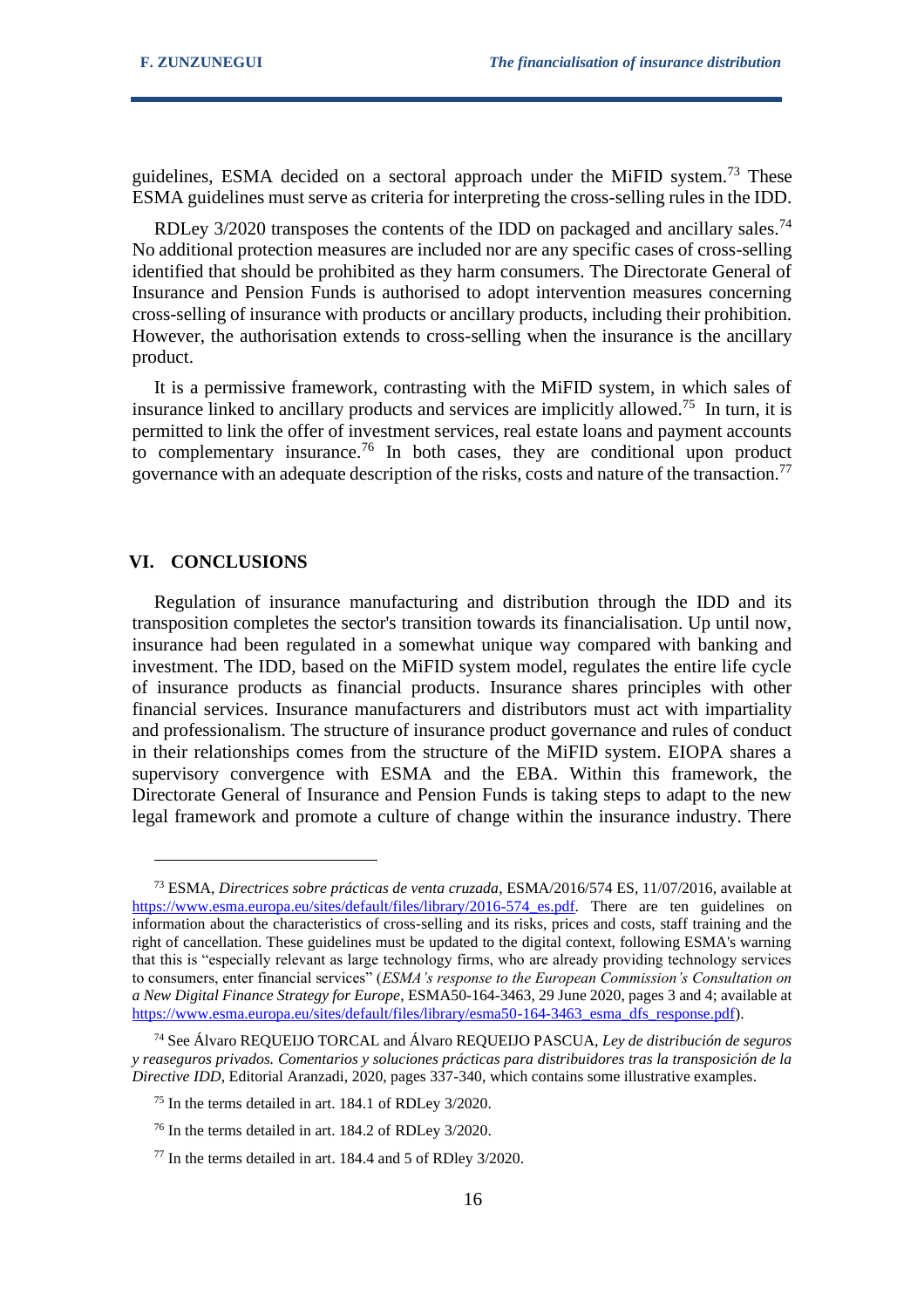are basic issues, such as acting in the customer's best interest, that must still be assimilated. Insurance is a financial service that is provided in the customer's interest to meet his/her needs. There is no opposition of interests.

The new framework for insurance distribution is administrative but also has contractual relevance. A reform of the Insurance Contract Act has been imposed in order to adapt it to the governance and conduct framework arising from the IDD. This legal change has come at a time of digital transformation of the financial system. The Fintech perspective, which combines offering diverse financial services through platforms, is promoting the necessary harmonisation of rules of conduct and contributes to overcoming silo-based regulation and supervision. In turn, harmonisation and systematisation of the rules of conduct aids the digital transition.

#### **VII. BIBLIOGRAPHY**

BATALLER GRAU, J., "La incesante reforma del derecho del seguro ¿último acto?", *Comentarios a la Ley de Mediación de Seguros y Reaseguros Privados*, coord. by VICENTE CUÑAT EDO and JUAN BATALLER GRAU, 2007, pages 69-84.

BATALLER GRAU, J. and QUINTÁNS EIRAS, Mª R. (Editors), *La distribución de los seguros privados,* Marcial Pons, 2019.

COLAERT, V, "21.- Mifid II in relation to other investor protection regulation: picking up the crumbs of a piecemeal approach" in D. Busch and G. Ferrarini (ed.), *Regulation of the EU Financial Markets: MiFID II and MiFIR, Oxford University Press,* 2017.

COLAERT, V, "Product Governance: Paternalism Outsourced to Financial Institutions?", 2019, available at SSRN 3455413.

COUSY, H., "Le secteur des assurances sera-t-il mifidisé?", *Tijdschrift voor Verzekeringen/Bulletin des Assurances*, 2009, vol. 89, no 3, pages 245-254.

COUSY, H, "Changing insurance contract law: an age-old, slow and unfinished story" in *Insurance Regulation in the European Union*. Palgrave Macmillan, Cham, 2017, pages 31-57.

CANALEJAS MERÍN, J.F., "Evaluación de la idoneidad y la conveniencia en la distribución de productos de inversión basados en seguros", *RES*, No. 174, 2018, pages 217-240

CANALEJAS MERÍN, J.F., "Las obligaciones de gobernanza de producto en la MiFID y su transposición al Derecho Español", *RDMV*, No. 24, 2019, digital version.

GASCO ORTÍZ, A., "Obligaciones de información y normas de conducta en el borrador de Anteproyecto de la Ley de insurance distribution y reaseguros privados", *La Ley Mercantil*, No. 46, 2018, digital version.

DE LEÓN MIRANDA, F., "Obligaciones adicionales en relación con la distribución de productos de inversión basados en seguros" in BATALLER GRAU, J. and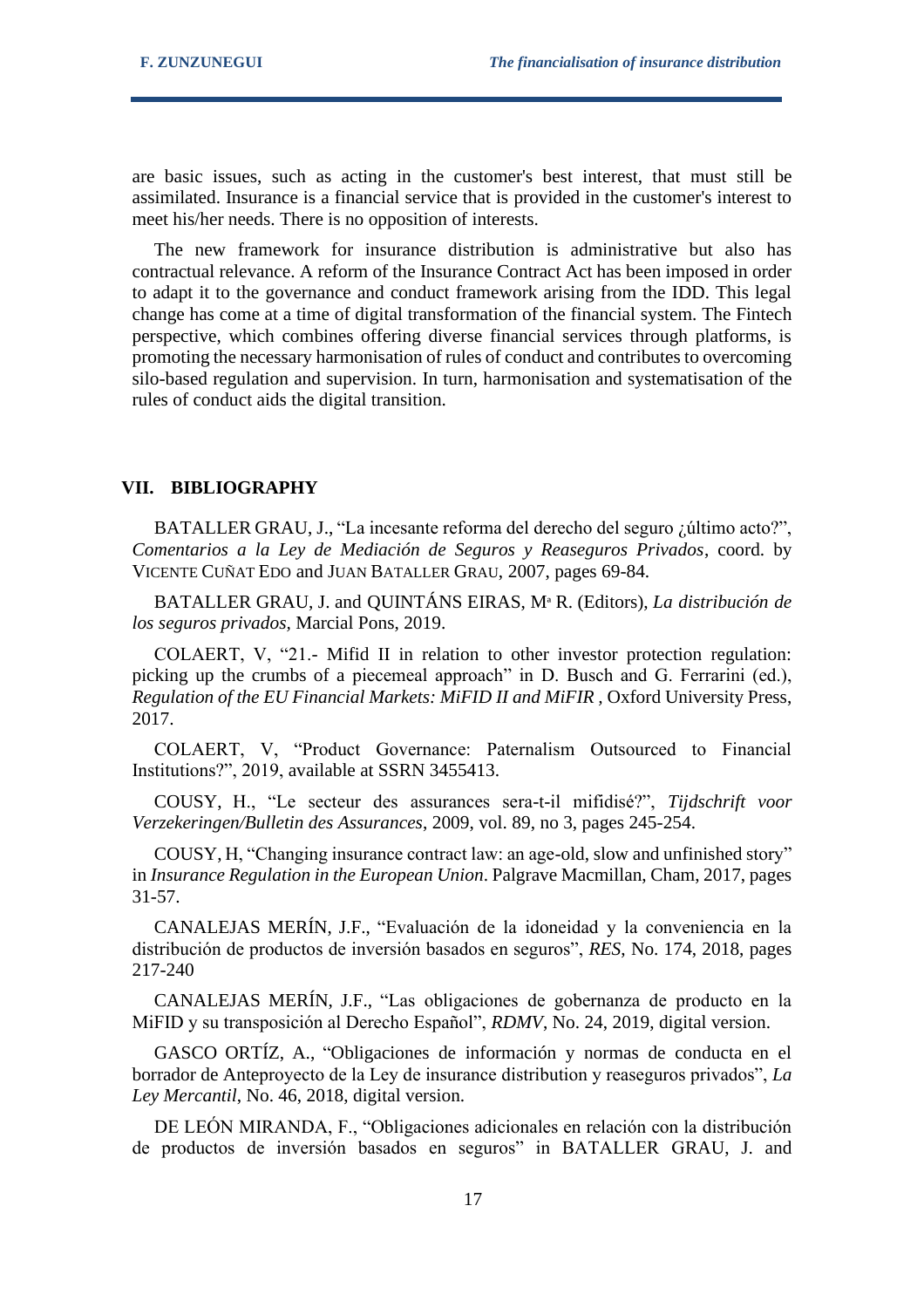QUINTÁNS EIRAS, Mª R. (Editors), *La distribución de los seguros privados,* Marcial Pons, 2019, pages 607-660.

MARANO, P., "La" mifidización": el atardecer de los seguros de vida en la normativa europea sobre seguros", *Revista española de seguros: Publicación doctrinal de Derecho y Economía de los Seguros privados*, 2017, no. 171, pages 415-432.

MARANO, P., "The Product Oversight and Governance: Standards and Liabilities" in *Distribution of Insurance-Based Investment Products*, 2019, pages 59-96.

MARTÍNEZ-GIJÓN MACHUCA, P., "Requisitos en el diseño, aprobación y control de productos de seguro y en materia de gobernanza (comentarios al art. 59 del proyecto de ley de insurance distribution)" in BATALLER GRAU,J. and QUINTÁNS EIRAS, Mª R. (Editors), *La distribución de los seguros privados,* Marcial Pons, 2019, pages 689-706.

PEÑAS MOYANO, M.ªJ., "Obligaciones generales de información" in BATALLER GRAU, J. and QUINTÁNS EIRAS, Mª R. (Editors), *La distribución de los seguros privados,* Marcial Pons, 2019, pages 581-606.

DE POLIS, S.: "Contratti assicurativi di investimento alla luce del recepimento della direttiva IDD tra tendenze del mercato, dibattito giurisprudenziale ed evoluzione del contesto normativo", Rome, 6 December 2018. Available at: http://www.dirittobancario.it/sites/default/files/allegati/intervento\_stefano\_de\_polis\_6\_ dicembre\_2018.pdf

DE POLIS, S.: "L'importanza della cultura aziendale nella tutela della clientela", 13 febbraio 2019. Available at: https://www.ivass.it/media/interviste/documenti/interventi/2019/02.13-sp-iddsapienza/sdp-idd-sapienza-13.02.19.pdf

DE POLIS, S.: "Dalle regole alla vigilanza di condotta", Roma, 20 febbraio 2020. Available at a state of  $\alpha$  at a state of  $\alpha$  at a state of  $\alpha$  at a state of  $\alpha$  at a state of  $\alpha$  at a state of  $\alpha$  at a state of  $\alpha$  at a state of  $\alpha$  at a state of  $\alpha$  at a state of  $\alpha$  at a state of  $\alpha$  at [https://www.ivass.it/media/interviste/documenti/](https://www.ivass.it/media/interviste/documenti/interventi/2020/20_02_2020_sdp_pog_sapienza/SDP_POG_SAPIENZA_20_02_2020.pdf)INTERVENTI/2020/20\_02\_2020\_SDP\_PO G\_SAPIENZA[/SDP\\_POG\\_SAPIENZA\\_20\\_02\\_2020.](https://www.ivass.it/media/interviste/documenti/interventi/2020/20_02_2020_sdp_pog_sapienza/SDP_POG_SAPIENZA_20_02_2020.pdf)PDF

REQUEIJO TORCAL, Á., and REQUEIJO PASCUA, Á., *Ley de distribución de seguros y reaseguros privados. Comentarios y soluciones prácticas para distribuidores tras la transposición de la Directive IDD*, Editorial Aranzadi, 2020.

SANTILLÁN, I., "Estado de la regulación sobre protección el inversor en la adquisición de productos y servicios de inversión (MiFID II/MIFIR, IDD, PRIIPS)", Observatorio sobre la reforma de los mercados financieros europeos (2017), *Papeles de la Fundación de Estudios Financieros*, No. 57, 2017, pages 47-55.

SOLA FERNÁNDEZ, F., *El proceso precontractual en el contrato de seguro: nuevo marco jurídico*, Fundación Mapfre, 2017.

TAPIA HERMIDA, A.J., "Noción del seguro de vida unit-linked", *Revista española de seguros: Publicación doctrinal de Derecho y Economía de los Seguros privados*, 2018, no. 176, pages 477-506.